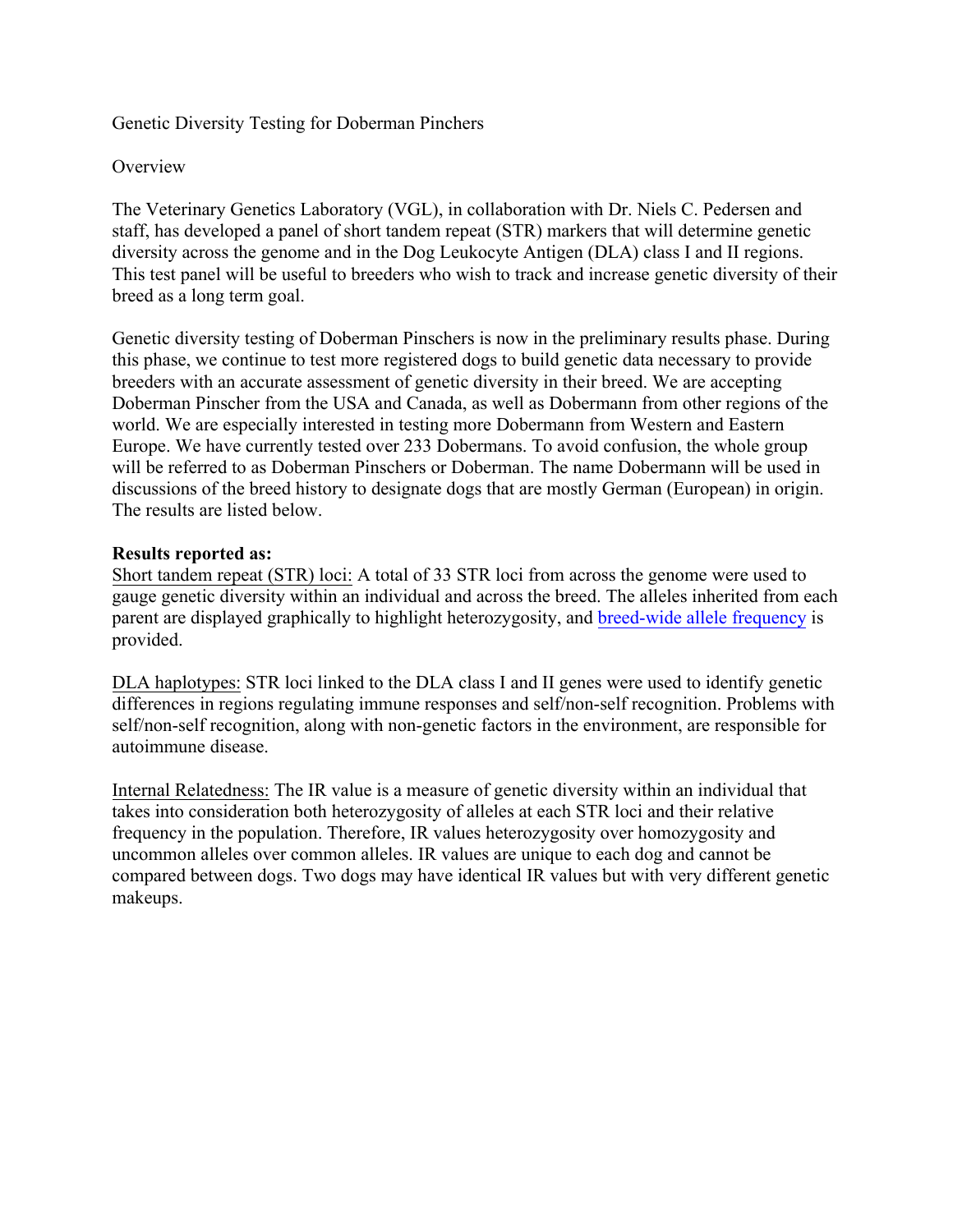#### **I. Introduction**

The history of the Dobermann and Doberman pinscher is similar to many breeds originating in the Victorian era. Breed histories usually start with an individual who decides to create a type of dog to fits a specific need or desire. This person may be a dog breeder or a relative novice. The proto-breed then catches the fancy of a key dog breeder or breeders who see great value in fostering and refining (standardizing) this proto-breed to a point where it becomes accepted (registered). At this point, the breed is closed to further genetic introgressions from outside the original registry. Many of these new breeds had their origin in Europe, where they persist to this day or have disappeared. The more popular ones will find their way to distant lands where they will often continue to evolve, but sometimes along different paths. Geographic isolation, and in particular philosophical differences between old-world and new-world breeders, has frequently led to subtle differences in breed phenotype and therefore genotype.

The exact ancestry of a breed can vary greatly depending on whose version of the proto-breed's origin and subsequent standardization is believed. Such is the history of the Dobermann Pinscher. Doberman Pinschers were first bred in the town of Apolda, in the German state of Thuringia around 1890 by Karl Friedrich Louis Dobermann. Dobermann served in the dangerous roles of local tax collector, dogcatcher/skinner, and night watchman. Dobermann used dogs from this area to create what he thought would be the perfect dog to help protect people doing his types of work. There appears to be agreement on this part of the breed's origin, but the story on the type of dogs used to create the Dobermann is somewhat less clear. The best account of the origins and evolution of the Doberman breed in Germany can be found in the writings of Phillip Gruenig, who referred to himself as a founding breeder and judge of Doberman [\(http://www.blitzkrieger.com/breedhistory.html\)](http://www.blitzkrieger.com/breedhistory.html). One story is that Dobermann's first mating involved a black bitch named Bismark (Bissart) and a clever and fearless grey smooth-coated mongrel named Schnupp. An article from 1898 stated the owner of a local gravel pit in Apolda bred his blue-grey bitch with a black "Butcher's dog" and that Dobermann crossed these offspring with German Pinschers to create his breed. Outcrosses to other breeds undoubtedly followed, but the exact breeds vary according to the various historical accounts. The Thueringinn sheepdog, Butchers dog, German Pinscher and Beauceron existed at the time and in the locality, as did the black and tan terrier. A famous bitch whose dam was a cross between a Greyhound stud and a Doberman bitch was also registered in the early 1900s and brought greyhound attributes into the breed. Regardless of the original ancestry, Dobermann's goal was to breed dogs that would combine aggressiveness, protective behavior, loyalty, trainability, and physical prowess. He obviously succeeded directly or indirectly in this effort and a standard for the new "breed" was created by the German Kennel club in 1890.

Dobermann died in 1894 and Otto Goeller christened the "new breed" in his memory. Dobermann's new breed may or may not have been fully developed at the time of Dobermann's death. There is genereal agreement that further development was left to skilled dog breeders such as Otto Goeller, Karl Doberman, Goswin Tischler and Philip Greunig. The appearance of the breed was standardized and refined, while retaining only the "bravest, toughest, and most loyal dogs." Goeller created the National Dobermann Pinscher Club in Germany in 1899 and was influential in writing the first breed standard. The name Pinscher (terrier in German) was later dropped after 1949 by the Germans and the British as it was not appropriate for the breed. The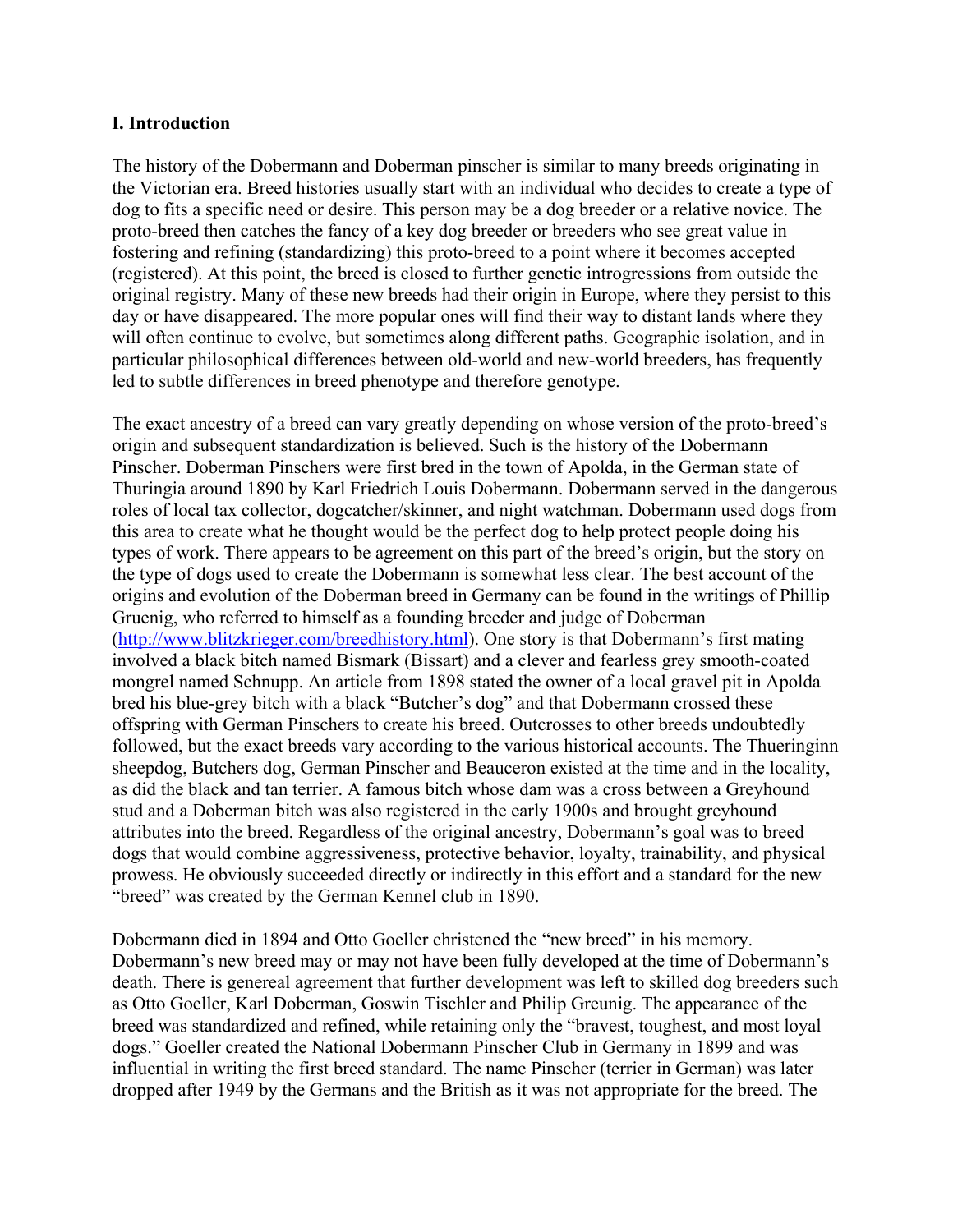Dobermann breed was first registered with the American Kennel Club in 1908 as the Doberman Pinscher, but it was not until 1921 that more than 100 individuals were registered each year. The breed's popularity in the USA increased dramatically after the end of WWII, when soldiers brought back their Dobermanns from Germany. The Doberman Pinscher was the 12th most popular dog breed in the USA in 2012 and 2013.

These original Dobermann were of medium size, compact build, muscular, and extremely loyal and distrustful of unfamiliar people. They became known for their keen ability to hunt and kill vermin. This aggressiveness often extended to other dogs and people and this behavior has been often referred to as "sharp." However, as Dobermans became more popular in Germany and other parts of Europe, this temperament was throttled back to make them more suitable as pets. Most of this sharpness has been eliminated from contemporary US Doberman Pinschers. This sharp nature was put to good use by the German military in WWI and by all militaries of WWII.

Two major genetic bottlenecks occurred in Germany and Europe as the results of WWI and WWII. The period between 1914-1918 saw a great decline in the breed and a small number of dogs played a major role in re-establishing the breed in Germany. One sire, Burschel v. Simmenau was credited by Gruenig as proving that one individual dog of this stature can redeem an entire breed [\(http://www.blitzkrieger.com/breedhistory.html.](http://www.blitzkrieger.com/breedhistory.html)) The German Dobermann flourished after WWI and many champions were proclaimed, some of which had great genetic influence on subsequent generations. Many champion Dobermanns were exported from Germany during 1920's, including to countries as distant as the USA and the USSR.

The breed in Germany underwent an even more severe genetic bottleneck as the result of WWII and its aftermath, and no litters were registered in West Germany from 1949 to 1958 [\(https://en.wikipedia.org/wiki/Doberman\\_Pinscher\)](https://en.wikipedia.org/wiki/Doberman_Pinscher). German Dobermanns were saved by Werner Jung, who searched farms throughout Germany for remaining breeding stock. Preferring to use native dogs, Jung used Dobermanns he found in the countryside of West Germany, 4 oversized Miniature Pinschers, and a black and red Doberman bitch smuggled from East Germany to reestablish the "original" breed. It is possible that introgressions with other breeds occurred during this time.

The Doberman pinscher of the USA has its origins firmly in Europe, but geographic isolation and differences in breeding objectives and standards have led to what are essentially two different varieties. The European Doberman pinscher is larger, more uniform in size, and heavier boned, while the American Doberman pinscher is much more variable in size. The German Dobermann has been bred more for personal (guard) protection and police/military work, with less emphasis on showing. European breeders adhere more strictly to the original German standards, while standards are more loosely defined in America. A sudden increase in the breed's popularity in the USA in the 1970s resulted in a rapid increase in the number of dogs needed to meet demand, resulting in more indiscriminate breeding and greater variations in size, color and appearance. The creations of varieties of the same breed are best exemplified by the American and Japanese Akitas or the American and European Italian Greyhounds. Comparisons of European Dobermann and American Doberman Pinschers can be found at several websites: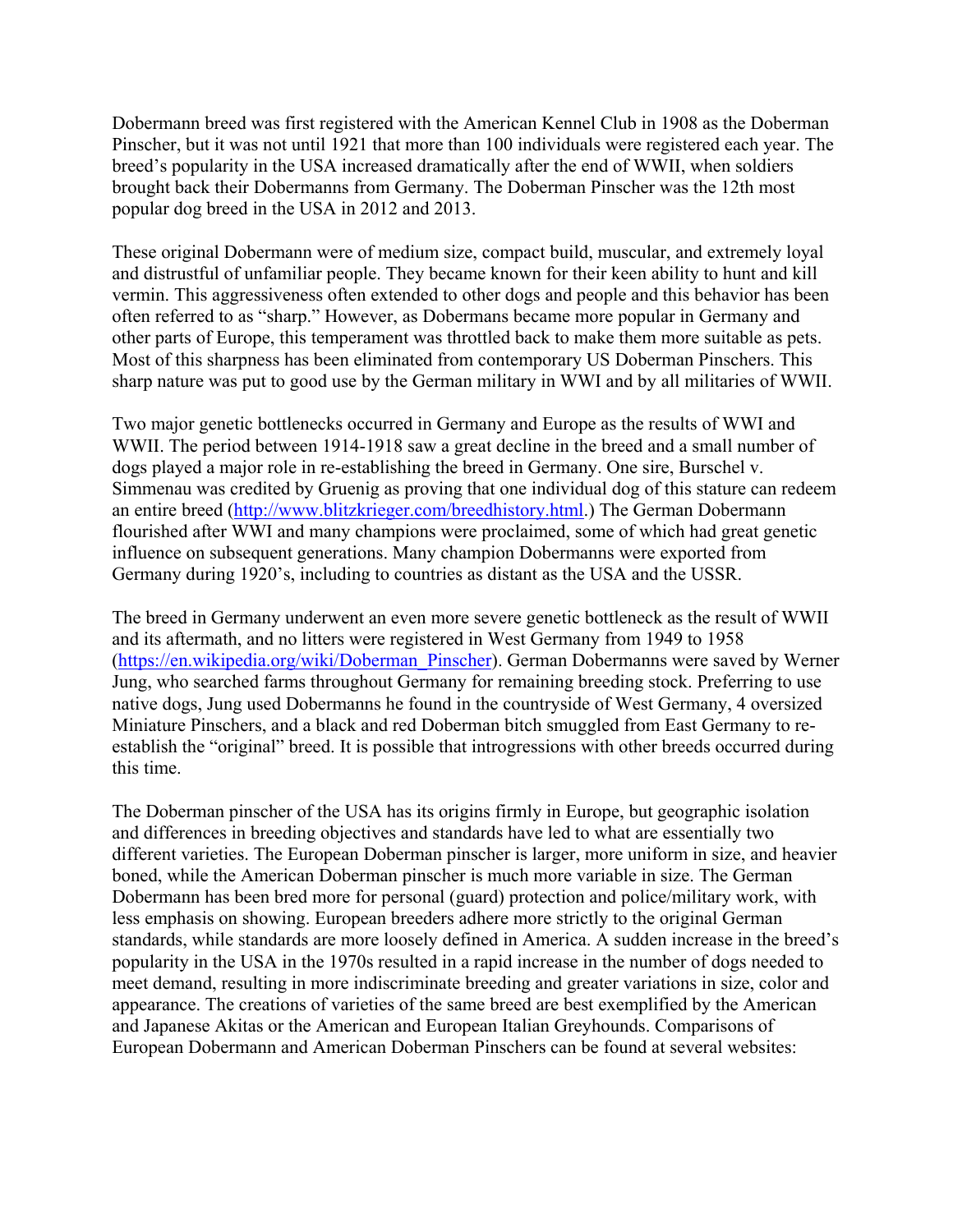1)<http://www.blitzkrieger.com/breedhistory.html>

- 2)<https://www.youtube.com/watch?v=-UXD6o-nLDg>
- 3)<https://doberman-chat.com/threads/american-vs-european-doberman.6991/>
- 4)<http://www.dobermanblog.com/american-vs-european-doberman/>

## **II. Genetic diversity studies of contemporary Doberman**

### **A. Population genetics based on 33 STR loci on 25 chromosomes**

STR markers are highly polymorphic and have great power to determine genetic differences among individuals and breeds. The routine test panel contains 33 STRs consisting of those that are recommended for universal parentage determination for domestic dogs by the International Society of Animal Genetics (ISAG) and additional markers developed by the VGL for forensic purposes. Each of these STR loci is known to contain from 7 to 27 different alleles when tested across many breeds of dogs. Each breed, having evolved from a small number of founders and having been exposed to artificial genetic bottlenecks will end up with only a portion of the total available diversity. Artificial genetic bottlenecks include such things as popular sire effects, geographic isolation, catastrophes, outbreaks of disease, and ups and downs in popularity and resulting increases and decreases in population size. The alleles identified at each of the 33 STR loci and their relative frequencies were determined for 218 Doberman from around the world and listed in Table 1.

# **Table 1 link**

# **B. Assessment of population diversity using standard genetic parameters**

Allele and allele frequencies were used to determine basic genetic parameters such as the number of alleles found at each STR locus (Na); the number of effective alleles (Ne) per locus, i.e., the number of alleles that contribute most to genetic differences; the observed or actual heterozygosity (Ho) that was found; and the heterozygosity that would be expected (He) if the existing population is in Hardy Weinberg equilibrium (HWE). HWE is achieved when the selection of mates is entirely random and subject to no positive or negative human selection pressure. The value F is a coefficient of inbreeding derived from the Ho and He values. A value of +1.0 would occur only if every individual were genetically indistinguishable at each of the 33 STR loci, while a value of -1.0 would be seen when all of the dogs were completely different at each of the 33 loci.

The allele frequency data obtained from the 33 STR panels can also be used to assess heterozygosity within a population (Table 2). Using the 33-marker panel, the 521 Doberman Pinschers had an average of 7.30 alleles/loci (Na). However, the average number of alleles is less important than the number of alleles that have the greatest effect on heterozygosity, a figure known as average effective alleles/loci or Ne. The Ne in this group of dogs averaged 2.31 effective alleles per locus, indicating that Doberman lack genetic diversity. The observed heterozygosity (Ho) across the 218 Doberman was 0.457, while the expected heterozygosity (He) was 0.501, yielding a coefficient of inbreeding (F) of +0.087. A positive F value of 0.087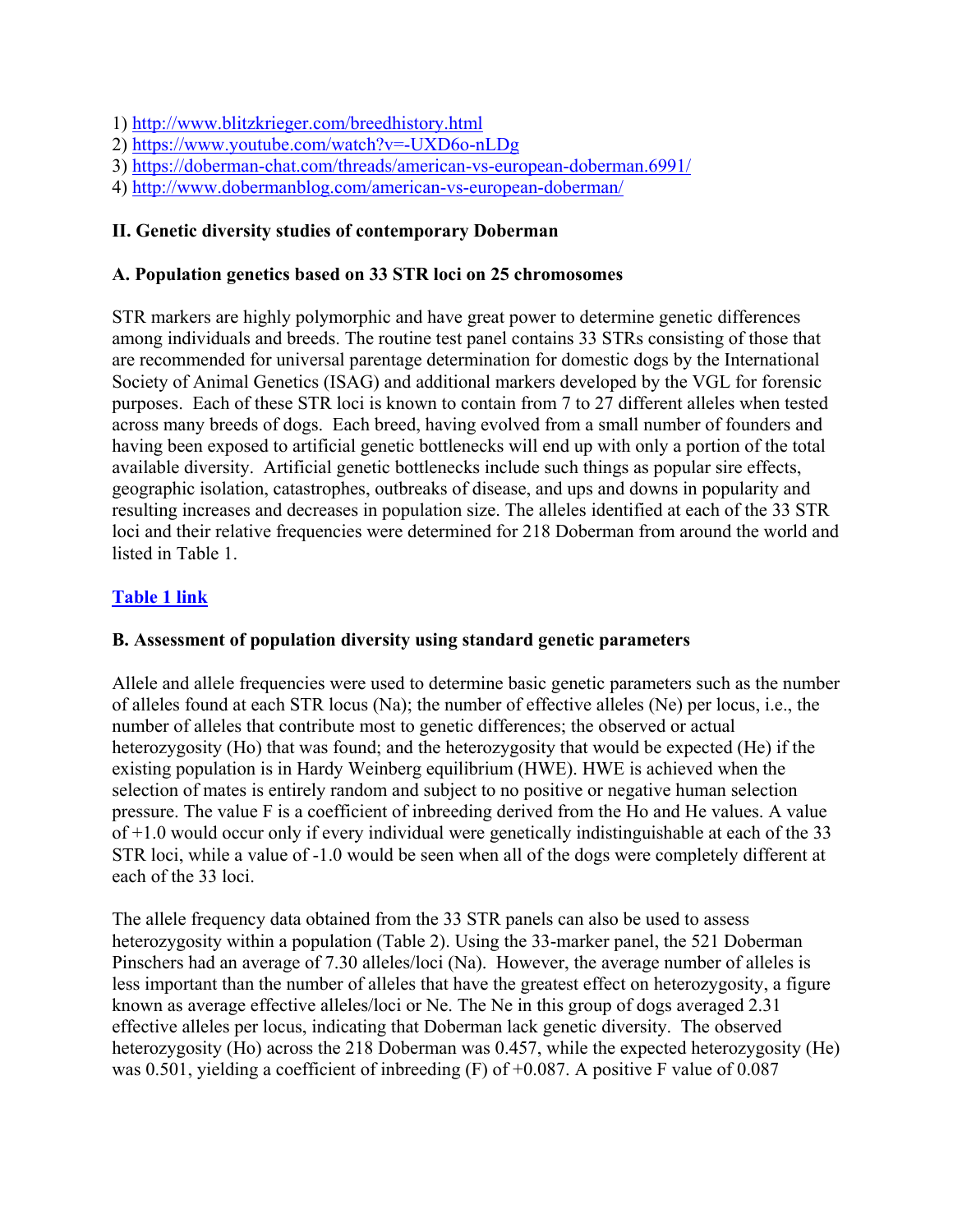indicates an 8.7% excess in population-wide homozygosity over what would be expected for a random breeding population.

Table 2. Standard Genetic assessment of 521 Doberman using allele and allele frequencies from 33 STRs on 25 of 39 canine autosomes.

|                                                          |     |  | N Na Ne Ho He F               |  |  |
|----------------------------------------------------------|-----|--|-------------------------------|--|--|
| Doberman Pinscher Mean 521 7.303 2.306 0.457 0.501 0.087 |     |  |                               |  |  |
|                                                          | SE. |  | 0.349 0.142 0.032 0.035 0.011 |  |  |

#### **C. Standard genetic assessment values for individual STR loci**

The allele frequencies can be also used to do a standard genetic assessment of heterozygosity at each STR locus (Table 3). This provides an estimate of genetic similarities in the specific regions of the genome that are associated with each STR marker. Phenotypic differences equate to genotypic differences. Therefore, alleles that are widely shared across the population are indicators that positive selection is occurring for certain desired traits. Twenty nine of the 33 STR loci had positive F values, which could only occur if traits associated with each locus (i.e., region of the genome) were under a degree of positive rather than random or negative selection. All Doberman are closely related when this is coupled with a small pool of widely distributed breeding dogs, breeders may find it difficult to identify and access the most unrelated mates.

The Na values for an individual STR locus for this population of 521 Doberman Pinschers ranged from a low of 4 to a high of 12 alleles on average per locus, while the Ne ranged from 1.098 to 3.95 alleles per locus. The fact that one-fourth to one-half of the alleles were contributing to most of the genetic diversity is indicative of the large genetic contribution of a small proportion of founders. The observed heterozygosity (Ho) for an individual STR locus ranged from 0.055 to 0.683, while He ranged from 0.058 to 0.749 (Table 3). Thirty-one loci had positive F values and only one had a negative value. Alleles at 9 loci with high F values (> 0.100) were contributing an inordinately high proportion of genetic diversity, indicating that certain regions of the genome (and certain dogs with those alleles) were under deliberate or inadvertent positive selection (i.e., non-random) selection.

Table 3. Standard genetic assessment of Doberman (n=521) based on the number and frequency of alleles at each of the STR 33 loci

| # Locus                                   |  | N Na Ne Ho He F               |  |  |
|-------------------------------------------|--|-------------------------------|--|--|
| 1 AHT121                                  |  | 521 7 1.488 0.298 0.328 0.092 |  |  |
| 2 AHT137                                  |  | 521 9 2.559 0.605 0.609 0.008 |  |  |
| 3 AHTH130 521 8 1.835 0.422 0.455 0.072   |  |                               |  |  |
| 4 AHTh171-A 521 7 2.238 0.502 0.553 0.093 |  |                               |  |  |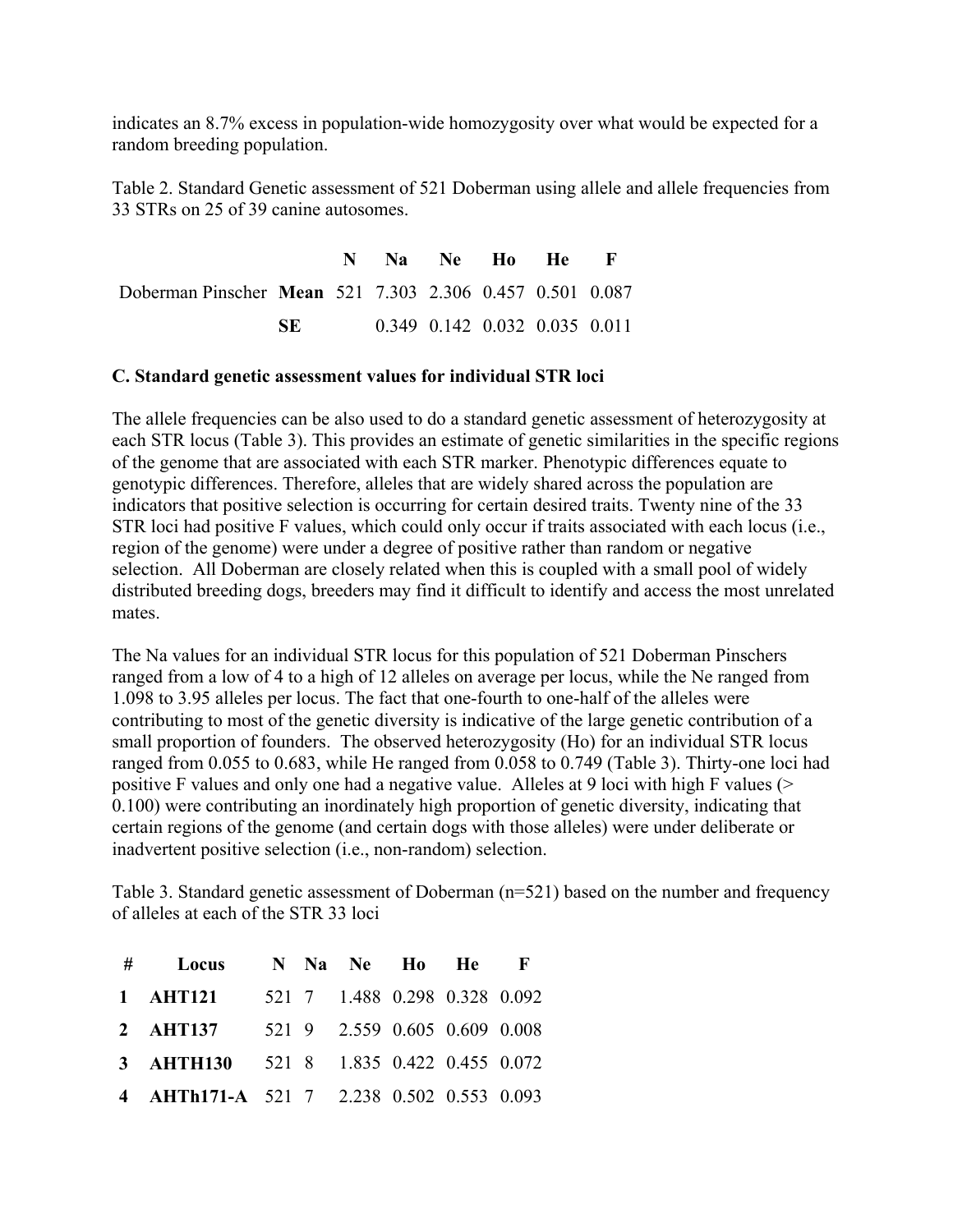| 5  | AHTh260              | 521   | 7              | 1.297 | 0.225             | 0.229       | 0.019    |
|----|----------------------|-------|----------------|-------|-------------------|-------------|----------|
| 6  | AHTk211              | 521   | 6              | 1.278 | 0.206             | 0.217       | 0.053    |
| 7  | AHTk253              | 521   | 5              | 1.780 | 0.279             | 0.438       | 0.364    |
| 8  | C <sub>22</sub> .279 | 521   | 7              | 3.740 | 0.625             | 0.733       | 0.147    |
| 9  | <b>FH2001</b>        | 521   | 5              | 1.098 | 0.081             | 0.089       | 0.095    |
| 10 | <b>FH2054</b>        | 521   | 7              | 1.798 | 0.412             | 0.444       | 0.073    |
| 11 | <b>FH2848</b>        | 521   | 7              | 1.079 | 0.060             | 0.073       | 0.186    |
| 12 | <b>INRA21</b>        | 521   | $\overline{4}$ | 1.358 | 0.267             | 0.263       | $-0.015$ |
| 13 | <b>INU005</b>        | 521   | 5              | 2.960 | 0.642             | 0.662       | 0.030    |
| 14 | <b>INU030</b>        | 521   | $\overline{4}$ | 2.346 | 0.571             | 0.574       | 0.004    |
| 15 | <b>INU055</b>        | 521   | 6              | 2.680 | 0.548             | 0.627       | 0.126    |
| 16 | <b>LEI004</b>        | 521   | 5              | 1.928 | 0.438             | 0.481       | 0.089    |
| 17 | <b>REN105L03</b>     | 521   | 8              | 1.114 | 0.094             | 0.102       | 0.078    |
| 18 | <b>REN162C04</b>     | 521   | 9              | 2.333 | 0.521             | 0.571       | 0.088    |
| 19 | <b>REN169D01</b>     | 521   | 7              | 3.951 | 0.643             | 0.747       | 0.139    |
| 20 | <b>REN169O18</b>     | 521   | 7              | 2.830 | 0.562             | 0.647       | 0.130    |
| 21 | <b>REN247M23</b>     | 521   | 4              | 1.252 | 0.188             | 0.201       | 0.065    |
| 22 | <b>REN54P11</b>      | 521   | 7              | 2.507 | 0.546             | 0.601       | 0.091    |
| 23 | <b>REN64E19</b>      | 521   | 7              | 2.359 | 0.517             | 0.576       | 0.102    |
| 24 | <b>VGL0760</b>       | 521   | 9              | 3.943 | 0.690             | 0.746       | 0.075    |
|    | 25 VGL0910           | 521   | 10             | 1.808 | 0.408             | 0.447       | 0.088    |
|    | 26 VGL1063           | 521   | -11            |       | 2.929 0.596 0.659 |             | 0.095    |
|    | 27 VGL1165           | 521   | 11             | 2.708 | 0.565             | 0.631       | 0.104    |
|    | 28 VGL1828           | 521   | 8              | 2.304 | 0.550             | 0.566       | 0.028    |
|    | 29 VGL2009           | 521 7 |                | 2.904 | 0.617 0.656       |             | 0.058    |
| 30 | <b>VGL2409</b>       | 521   | 8              | 3.451 | 0.631             | 0.710       | 0.112    |
| 31 | <b>VGL2918</b>       | 521   | 12             | 2.885 | 0.588             | 0.653       | 0.099    |
|    | 32 VGL3008           | 521   | 10             | 2.259 | 0.556             | 0.557       | 0.003    |
|    | 33 VGL3235           | 521 7 |                | 3.085 |                   | 0.625 0.676 | 0.075    |

**C. Internal relatedness (IR) of individuals and the population as a whole**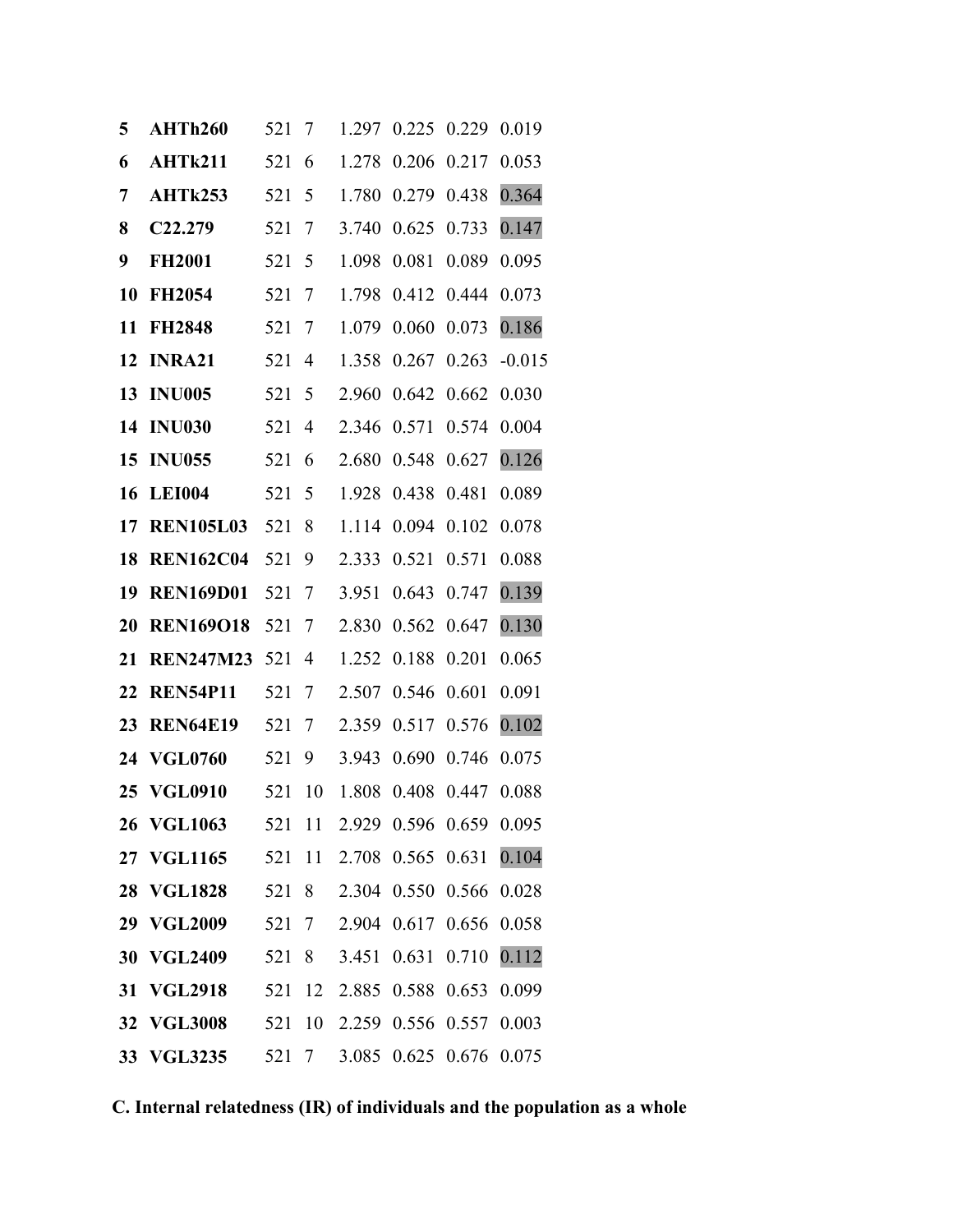#### *1. IR testing*

Genetic assessments such as those presented in Tables 1 to 3 are indicators of population-wide heterozygosity and do not reflect the genetic diversity being provided to individuals by their parents. Internal Relatedness (IR) is a calculation that has been used to determine the degree to which the two parents of an individual dog were related. The IR calculation takes into consideration homozygosity at each locus and gives more importance to rare and uncommon alleles. Rare and uncommon alleles would presumably be present in less related individuals. IR scores of all individuals in a population can be graphed to form a curve ranging from -1.0 to +1.0. A dog with a value of -1.0 would have parents that were totally unrelated at all 33 STR loci, while a dog with an IR value of  $+1.0$  has parents that were genetically identical at all loci. An IR value of +0.25 would be found among offspring of full sibling parents from a random breeding population. IR values >0.25 occur when the parents of the full sibling parents were themselves highly inbred. The higher the IR value above 0.25 the more closely related were the parents and grandparents of the siblings.

A graph comparing IR values for 218 Doberman Pinschers from around the world (Fig. 1– red line) confirms that the population tested varies greatly in the degree of parental relatedness with individuals scoring as high as +0.457 and as low as -0.259 (Table 4). One half of the dogs had IR scores equal to or greater than 0.083 and one fourth of the dogs had IR scores of 0.212 or greater. An IR score of 0.25 would be seen in puppies resulting from the mating of full siblings from a randomly breeding and genetically diverse population (e.g., geographically diverse village dogs). The IR curve for Doberman is also biphasic (two overlapping peaks) with one peak close to 0.083 and a second peak near 0.212. This second peak represents the most inbred dogs in the population, and it is this population that is most responsible for the positive F values across the breed (Table 2) and in individual STR loci (Table 3).

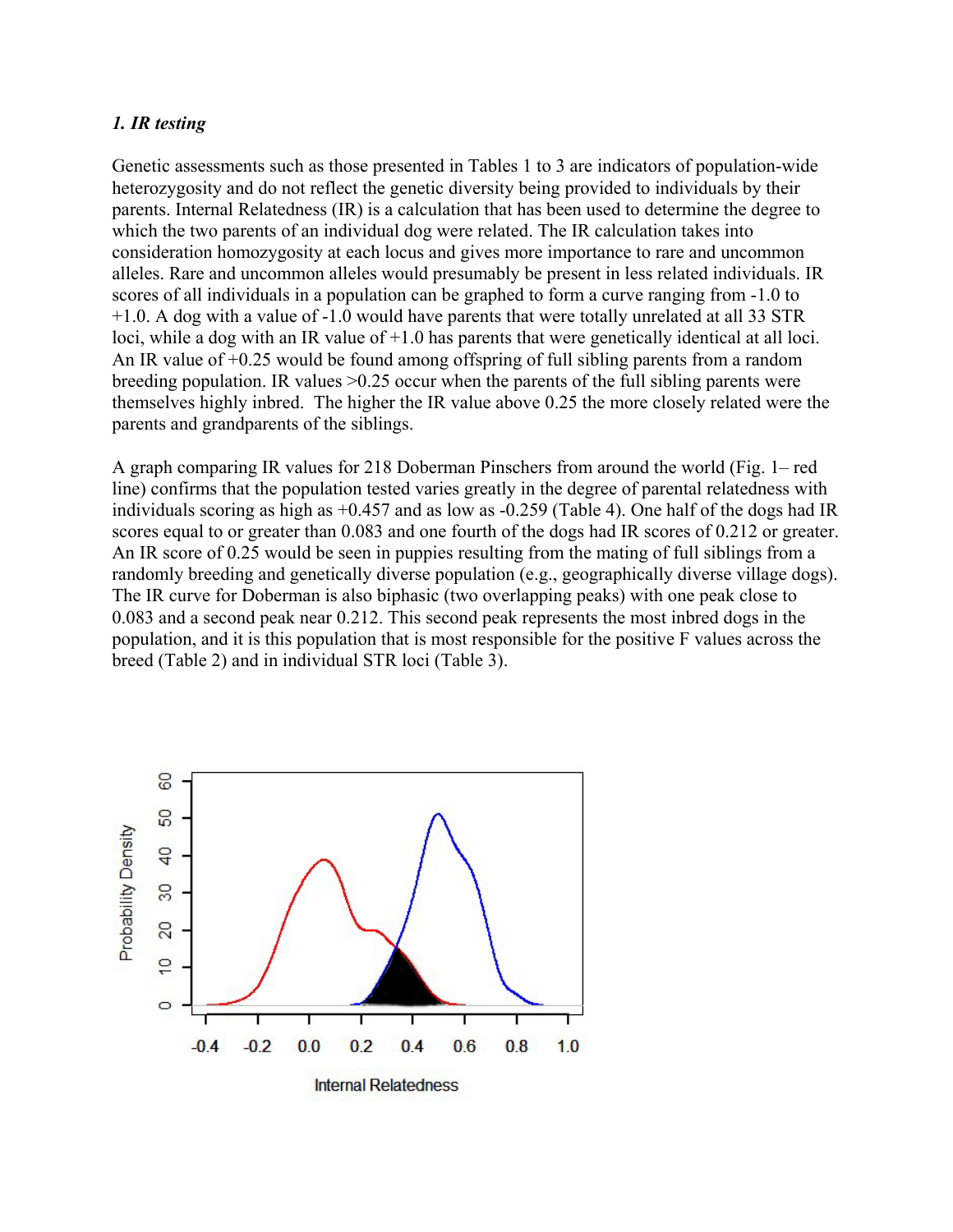Fig. 1. Distribution of IR estimated in Doberman (n=218) based on intra-breed diversity (red line), compared with IR adjusted to diversity lost during breed development (blue line). Lost diversity was determined by comparing allele frequencies at the same loci between Doberman and village dogs from the Middle East, SE Asia, and the Islands Pacific. Village dogs were the most diverse population studied. The black part of the figure is an estimate of the genetic diversity that exists in village dogs that still exists in Doberman (15.7%).

Table 4. Statistical comparison of IR and IRVD values for 218 Doberman

|               | TR.        | <b>IRVD</b> |
|---------------|------------|-------------|
| Min.          | $-0.25906$ | 0.2542      |
| 1st Ou        | $-0.011$   | 0.4358      |
| <b>Median</b> | 0.0826     | 0.5246      |
| Mean          | 0.09639    | 0.5191      |
| 3rdQu         | 0.21185    | 0.5905      |
| Max.          | 0.45652    | 0.7969      |

### *2. Adjusted IR values (IRVD) as a measure of genetic diversity lost during breed evolution from time of origin to the present time.*

All breeds start with a relatively small population of dogs and after registries are closed there are theoretically no further introgressions from outside the breed. Therefore, the goal of breeders is to maintain the original amount of genetic diversity by strict adherence to random mate selection. However, studies have shown that most breeds 87% of their starting diversity. Genetic diversity may be lost through genetic bottlenecks such as natural disasters, loss of popularity, popular sire effects, etc. It is possible to obtain an estimate of how much of the original dog diversity a breed possesses by adjusting the alleles and their frequency to the frequency of those same alleles in a large population of village dogs from across the Middle East, SE Asia and Island Pacific. This is possible because village dogs contain far more of the original genetic diversity of dogs than any current breed and almost all modern breeds trace their ancestry to dogs from these regions. The IR values and IR values adjusted to village dogs (IRVD) can then be graphed and the graphs overlaid. If the IRVD peak overlays the IR peak, the breed has the same diversity as village dogs. If the IRVD and IR peaks are only somewhat overlapping, very little of the original genetic diversity has been retained.

The IRVD curve was shifted well to the right of the IR curve, reflecting a considerable loss of genetic diversity during breed development (Fig. 1). The peak (median) of the IRVD curve was  $+0.533$ , with some dogs as high as  $+0.797$  and as low as  $+0.254$  (Table 4). One half of the Doberman tested had IRVD scores equal or greater than 0.525 and one fourth had scores of 0.591or greater. The Doberman with the lowest score (i.e., most outbred) of +0.254 would be equivalent to an offspring of a full sibling parents from among random bred village dogs. In order to attain IRVD scores of  $+0.797$ , the parents of the full siblings would also have to be themselves highly inbred. Based on the amount of overlap between IR and IRVD curves, Doberman contain only a small fraction (15.7%) of the genetic diversity found in contemporary village dogs from the region considered to be the ancestral home of most modern breeds (Fig. 1).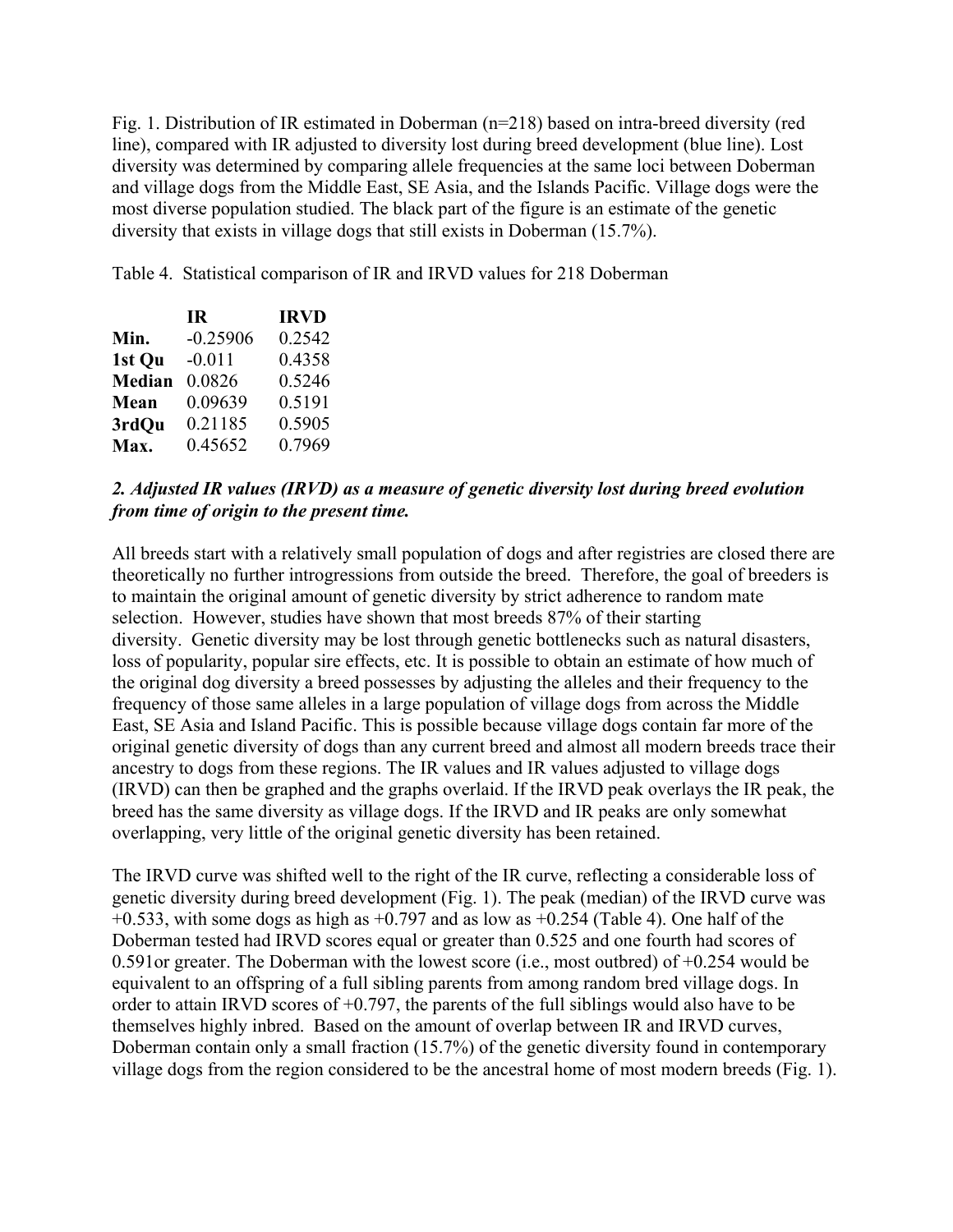### **D. Differences in population structure as determined by principal coordinate analysis (PCoA)**

PCoA is a graphic portrayal of how closely individual dogs within a breed are related to each other. In order to show geographic variation, 218 Doberman from several different regions of the world were plotted (Fig. 2). Individual dogs were scattered across the plot with Doberman from the US and Canada (North America) forming a single diffuse population, which was somewhat unexpected given the literature on Doberman from Europe, Germany, USA and other countries. There appears to be relatively frequent introgressions between Doberman from disparate regions of the world, although there is some evidence for genetic isolation as well. Doberman from Australia tended to form a genetically distinguishable subpopulation, with the exception of a few outliers more closely related to Doberman from North America than Europe. The European Doberman, although too small in number to clearly define, also tended to clump together, but again clearly within the larger North American population. However, the genetic differences in the Australian Doberman were not of a magnitude sufficient to create a "variety", such as seen between Japanese and American Akita. A more appropriate term would be "bloodline." There were too few dogs from the other countries to determine their exact relationship, but they all tended align with dogs from the US and Canada.



Fig. 2. PCoA of 218 Doberman based on allele and allele frequencies of the 33 STR loci. Dogs were from North America (US=174, Canada=8), Europe (EU=5), and Australia (AU=31).

The question is how much genetic difference must occur for a distinct bloodline or variety to become a breed. The answer is "quite a bit." This can be demonstrated by doing a PCoA plot between Doberman from different geographic regions and a genetically heterogeneous and phenotypically distinct breed such as the Havanese (Fig. 3). There is total segregation between the two breeds and a close relationship between individuals within each breed. Such comparisons between genetically different breeds tend to hide bloodline and variety differences in the breeds being compared.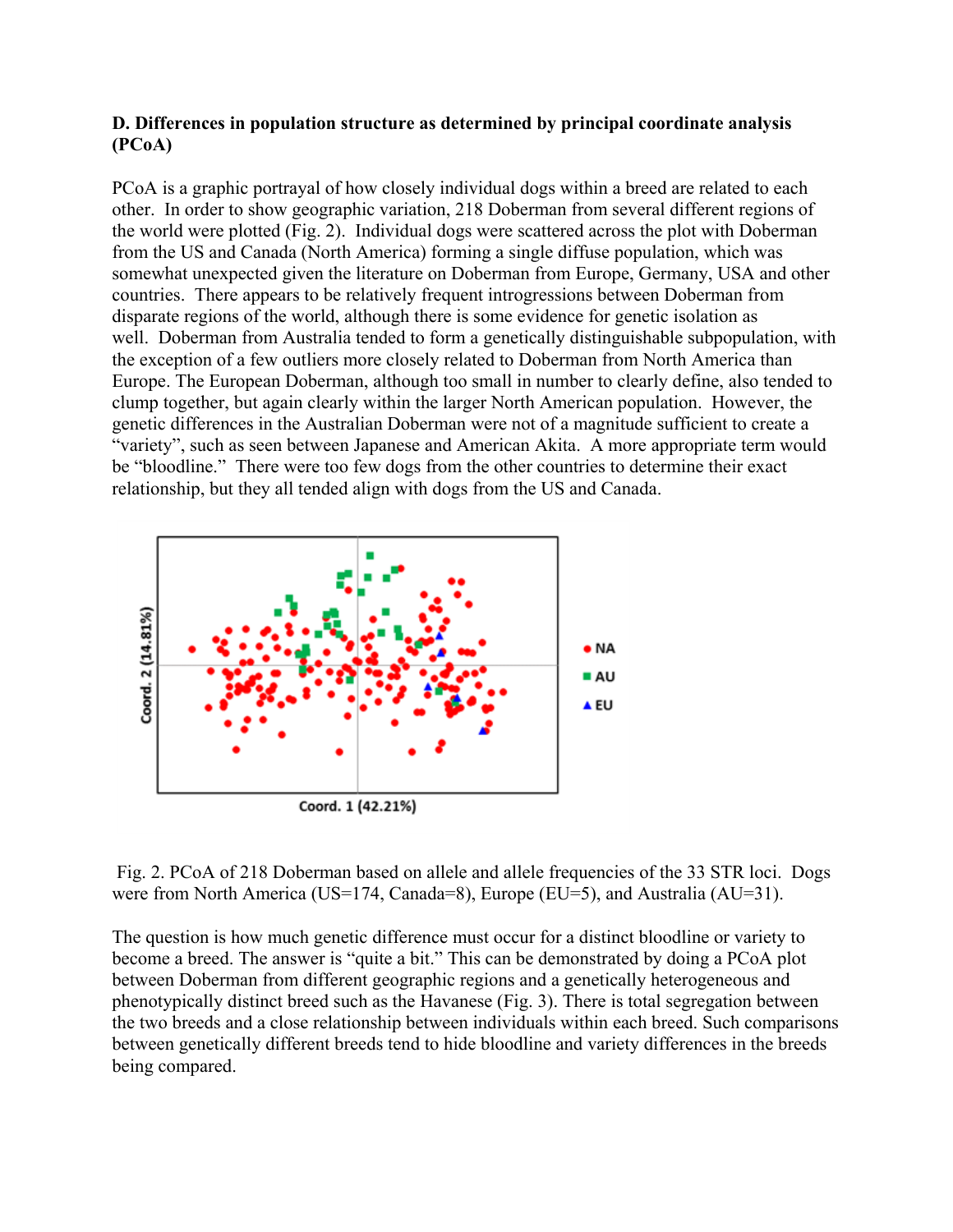

Fig. 3. PCoA of Doberman  $(n=71)$  and Havanese  $(n=242)$  using the allele and allele frequencies from 33 STR loci.

### **E. DLA Class I and II Haplotype frequencies and genetic diversity**

The DLA consists of four gene rich regions making up a small part of canine chromosome 12. Two of these regions contain genes that help regulate normal cell- (Class I) and antibodymediated (Class II) immunity. Polymorphisms in these regions have also been associated with abnormal immune responses responsible for autoimmune diseases. The Class I region contains several genes, but only one, DLA-88, is highly polymorphic (with many allelic forms) and is therefore most important for immune regulation. Specific alleles at the four STR loci associated with the DLA88 are linked together in various combinations, forming specific haplotypes (Table 4). Groups of genes and their alleles inherited as a block, rather than singly, are called haplotypes. The class II region also contains several genes, three of which are highly polymorphic, DLA-DRB1, DLA-DQB1 and DLA-DQA1. Specific alleles at STR loci associated with each of the three Class II genes are strongly linked and also inherited as a single block or haplotype (Table 6). One haplotype comes from each of the parents. Specific class I and II haplotypes are often linked to each other and inherited as a genetic block. However, there is enough distance between these two regions to allow for a degree of recombination resulting in unusual class I/II combinations. The STR-based haplotype nomenclature used in this breed diversity analysis is based on numerical ranking with the first haplotypes identified in Standard Poodles being named 1001, 1002, ... for class I haplotypes and 2001, 2002, ... for class II haplotypes. It is common for various dog breeds to share common and even rare haplotypes, depending on common ancestry.

#### *1. DLA class I and II haplotypes existing in Doberman*

The Doberman in this study possessed 12 DLA class I and 12 DLA class II haplotypes (Table 5). The next lower number of haplotypes was found in Flat-coated retriever, with eight class I and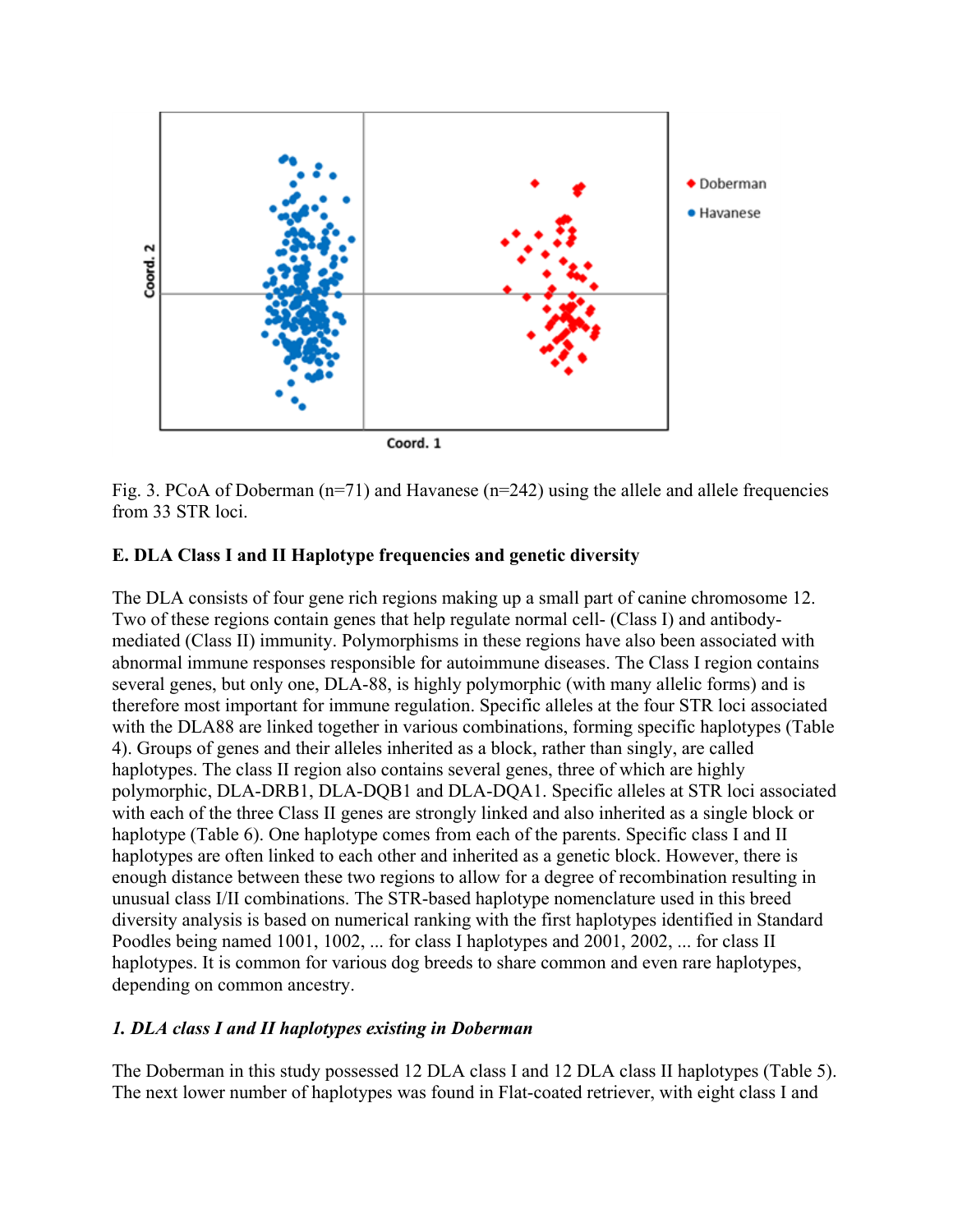ten class II haplotypes. The 1150-1190 haplotypes, which occur in only 2.6% of Doberman, are unique to the breed. The DLA-I 1094 haplotype, which occurs in 74% of Doberman, occurs at low frequency in Akita and Black Russian Terrier. DLA-II 2089, 2090, 209, 2092 and 2094 haplotypes are so far unique to Dobermans. The other DLA class I and II haplotypes are found in a number of other breeds. In addition to the low number of retained DLA class I and II haplotypes, the frequencies of the 1094 (76%) and 2089 (78%) haplotypes are extremely high. Given their high frequency in the total population, and their uniqueness, the 1094 and 2089 haplotypes were obviously prominent in either a specific founder or founder line and have been retained over the century because of their close association with trait or traits that have strongly defined a highly desirable breed phenotype.

Table 5. DLA class I and II haplotypes identified in Doberman Pinschers and their frequency in the population. A single DLA class I (1194) and II (2089)haplotype are found in three-fourths of all Doberman.

| <b>DLA1#</b> | <b>STR</b> types | Doberman Pinscher (n=517)                                       |
|--------------|------------------|-----------------------------------------------------------------|
| 1016         | 382 371 277 178  | 0.0145                                                          |
| 1017         | 386 373 289 178  | 0.0909                                                          |
| 1030         | 380 373 293 178  | 0.0977                                                          |
| 1040         | 380 371 277 186  | 0.0106                                                          |
| 1052         | 380 372 289 184  | 0.0019                                                          |
| 1091         | 381 371 277 181  | 0.0010                                                          |
| 1094         | 395 375 277 176  | 0.7563                                                          |
| 1105         | 382 379 277 178  | 0.0010                                                          |
| 1150         | 395 379 277 176  | 0.0232                                                          |
| 1159         | 395 379 277 181  | 0.0010                                                          |
| 1174         | 399 375 277 176  | 0.0010                                                          |
| 1190         | 386 373 291 178  | 0.0010                                                          |
|              |                  | <b>DLA Class II Haplotype Frequencies (Updated Mar 4, 2019)</b> |
| DLA2#        | <b>STR</b> types | Doberman Pinscher (n=517)                                       |

**DLA Class I Haplotype Frequencies (Updated Mar 4, 2019)**

|      | $DLA2 \#$ STR types | <b>Doberman Pinscher (n-</b> |
|------|---------------------|------------------------------|
| 2011 | 345 322 284 0.0010  |                              |
| 2022 | 339 327 282 0.0019  |                              |
| 2023 | 341 323 282 0.0977  |                              |
| 2024 | 343 323 280 0.0010  |                              |
|      |                     |                              |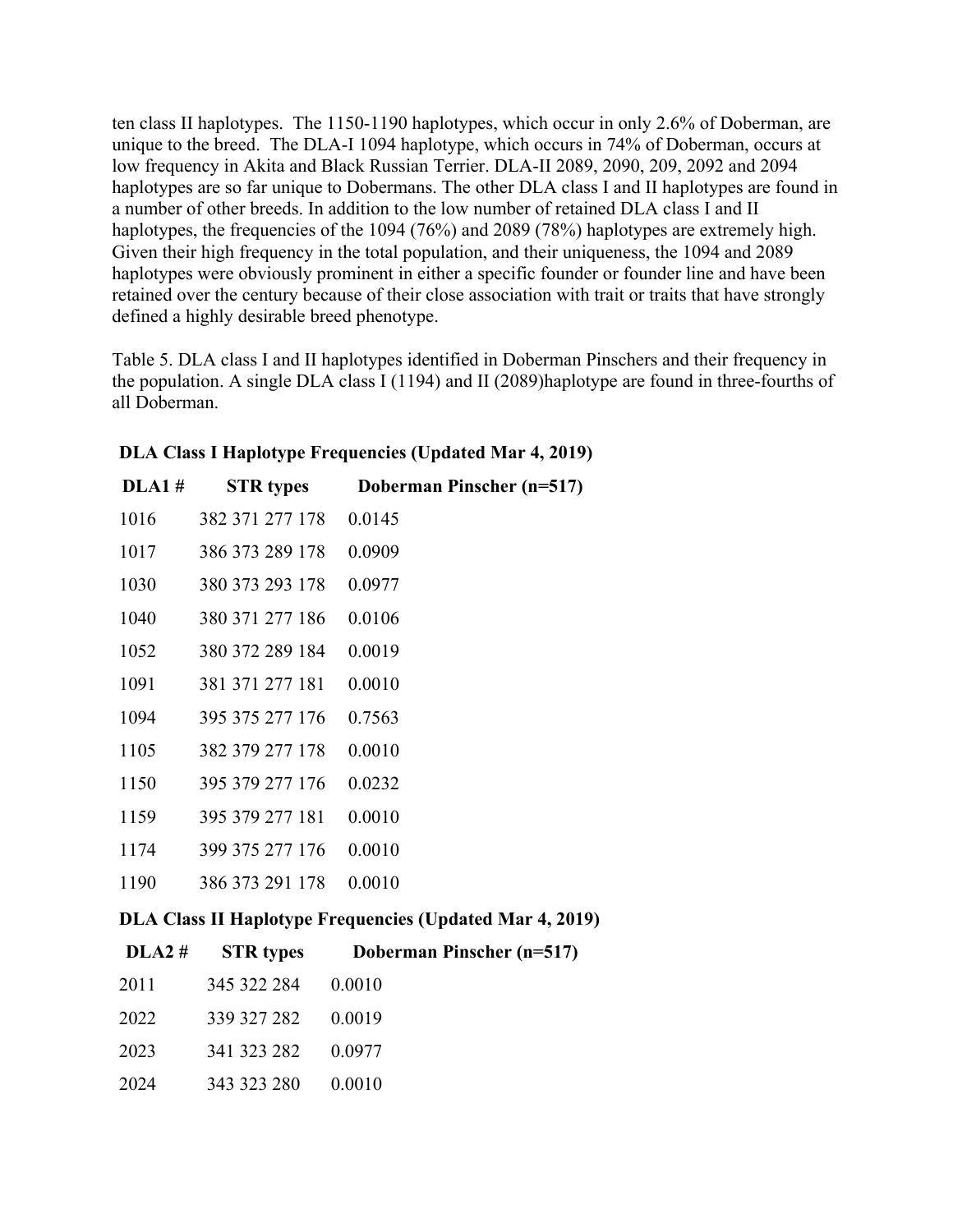| 2033 | 339 323 282 | 0.0010 |
|------|-------------|--------|
| 2039 | 345 327 276 | 0.0097 |
| 2089 | 343 331 276 | 0.7785 |
| 2090 | 339 322 278 | 0.0880 |
| 2091 | 343 327 288 | 0.0145 |
| 2092 | 343 331 278 | 0.0019 |
| 2094 | 339 322 276 | 0.0039 |
| 2112 | 341 331 276 | 0.0010 |

#### *2. A genetic assessment of allele and allele frequencies of STRs associated with DLA I and II haplotypes*

Table 5 identifies the specific alleles that form each DLA class I and II haplotype along with the frequency of that haplotype. The most common DLA class I 1094 haplotype is made up of the alleles 395, 375, 277, and 176, while the most common class II 2089 haplotype is made up of alleles 343, 331, and 276. You will notice that some of the alleles for the DLA class I haplotypes are shared between haplotypes, such as 380, 373, 277 and 178. Table 7 provides a genetic assessment of heterozygosity among alleles in the seven DLA-associated STR loci. The average number of alleles for all loci was 5.57, but only 1.56 of these alleles affects most of the diversity. The low number of effective alleles (Ne) was expected given the high frequency of the 1094 and 2089 haplotypes. However, the observed and expected heterozygosity (Ho and He) values were similar and yielded an inbreeding coefficient F of 0.038. This was only slightly positive, meaning that there is only a small subpopulation of Doberman that are more inbred than the population as a whole based on DLA haplotypes. This was also the conclusion of heterozygosity calculations obtained from the 33 STR loci that cover a larger portion of the genome (Table 2). Therefore, the over-representation of the 1094 and 2089 haplotypes probably occurred during the earliest origins of the breed. Periods of strong positive selection (inbreeding) that occur during breed formation are often followed by a return to random breeding. Alternatively, it may be that the original population was far more genetically diverse than it is at this time and that there have been a number of significant artificial genetic bottlenecks that have occurred since the breed was started.

Table 6. F-Statistics for Doberman using 7 STRs in the DLA region

|                                                          |     |  | N Na Ne Ho He F               |  |  |
|----------------------------------------------------------|-----|--|-------------------------------|--|--|
| Doberman Pinscher Mean 521 5.571 1.564 0.355 0.360 0.012 |     |  |                               |  |  |
|                                                          | SE. |  | 0.341 0.017 0.006 0.007 0.004 |  |  |

**III. What does this assessment of genetic diversity tell us about contemporary Dobermann and Doberman Pinschers**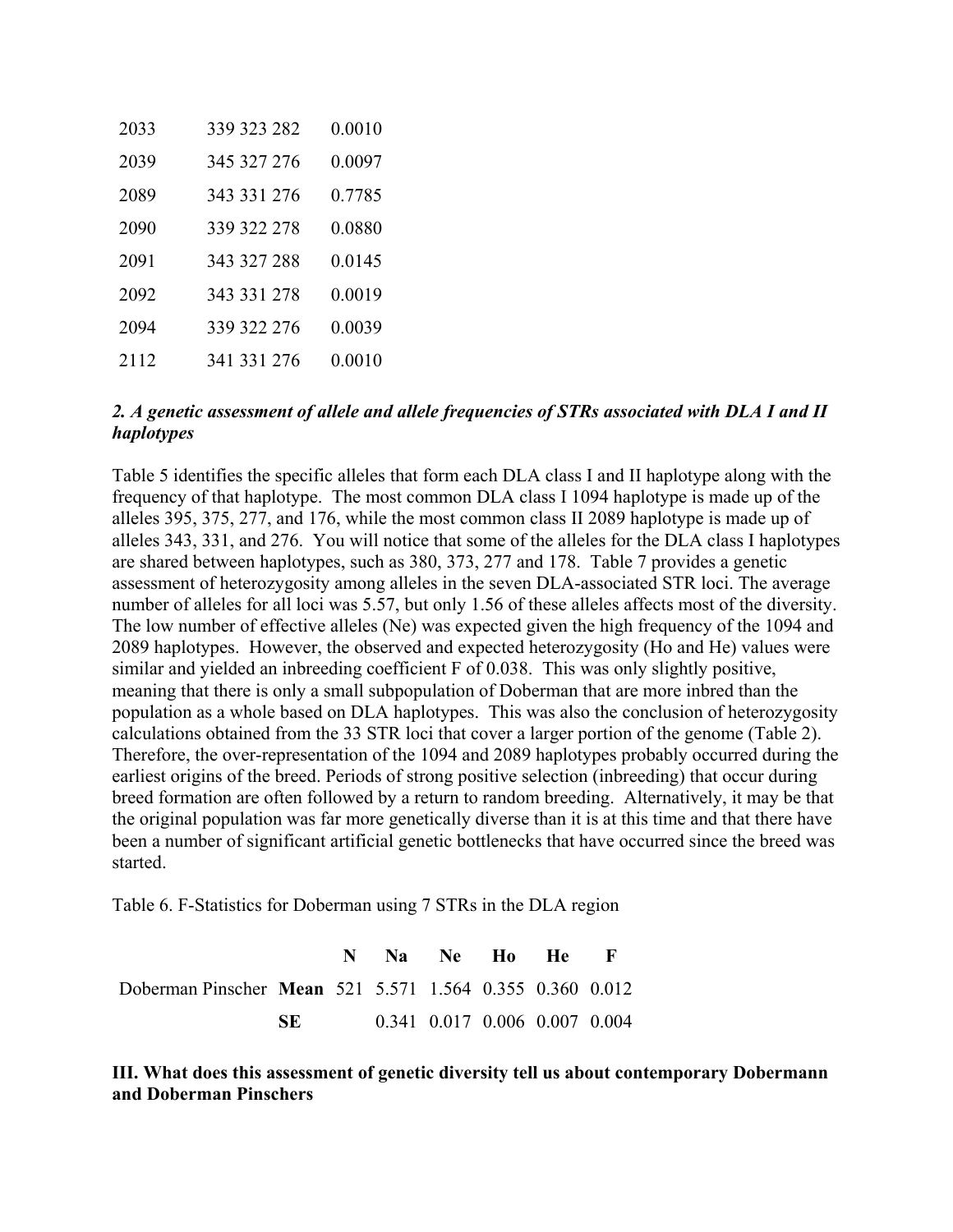This study confirmed that Doberman from around the world constitute a single breed. However, there is evidence that a genetically distinguishable subpopulation (bloodline) of Doberman is evolving in Australia. The Doberman originated from a common founder population that appears to be relatively small and this has undoubtedly been compounded by artificial genetic bottlenecks that have occurred since the breed was closed to outside blood. Contemporary Doberman not only lack genetic diversity, but there appears to be a significant degree of inbreeding that is still occurring based on DNA analysis. It is hoped that DNA based genetic assessment will be taken more seriously and less emphasis placed on COI's calculated from 3-5 generation pedigrees. Many of the genetic bottlenecks and popular sire effects go far back in the breed history and pedigrees are of limited value in accurately bridging these genetic bottlenecks, especially when genetic diversity is so limited.

The fact that Doberman lack genetic diversity was unexpected, as it has been assumed that the breed had a diverse origin with subsequent known and unknown introgressions with other breeds. Although it can be argued that insufficient dogs were tested, 521 individuals from many parts of the world is a large sampling for a population that lacks genetic diversity. Therefore, it is unlikely that more diversity will be found with further testing, and if it is, it will only be for minor alleles or haplotypes. The lack of genetic diversity helps explain why the breed has developed so many heritable genetic disorders. If genetic diversity is lacking, simple deleterious genetic recessive mutations are much more likely to be linked to desired traits and rapidly spread across the breed by inadvertent positive selection.

This study of 521 Doberman establishes a desperate need for breeders to search the world for pockets of genetic diversity that do not exist in the present population, just as was done by Standard Poodle and Italian Greyhound breeders. Eastern Europe and more isolated areas of Western Europe would be ideal places to search for such diversity. Genetic introgressions with similar dogs may be required, but such outcrossing must be based on sound genetic knowledge and careful monitoring of new diversity to see that it is not lost by backcrossing or contained to only a fraction of the breed.

Internal relatedness (IR) values indicate that one quarter of the Doberman tested were almost as inbred as offspring of full sibling parents. This inbreeding appears to be ongoing and every attempt should be made to rebalance what diversity is remaining by breeding for dogs that will have IR scores of 0 or less. This could be accomplished by careful mate selection without further loss of diversity. The relatively high level of current inbreeding may or may not be associated with attempts to eliminate a large number of serious simple and complex heritable genetic diseases from the breed. In the case of diseases such as DCM, the genetic traits responsible for the disease may already be fixed, reminiscent of hyperuricosuria in the Dalmatian. A lack of genetic diversity greatly limits the ability to find reasonably unrelated mates, but when this lack is combined with the need to select against a large number of heritable traits, the ability to identify genetically suitable mates becomes even more difficult. If the population size is small, it becomes even more difficult to find suitable dogs for breeding that are not too inbred, free of potential genetic defects, or that are close enough to be readily accessible.

The lack of genetic diversity in the DLA class I and II region of these 521 Doberman is troublesome, but it is uncertain what it means. Certain DLA class I and II haplotypes have been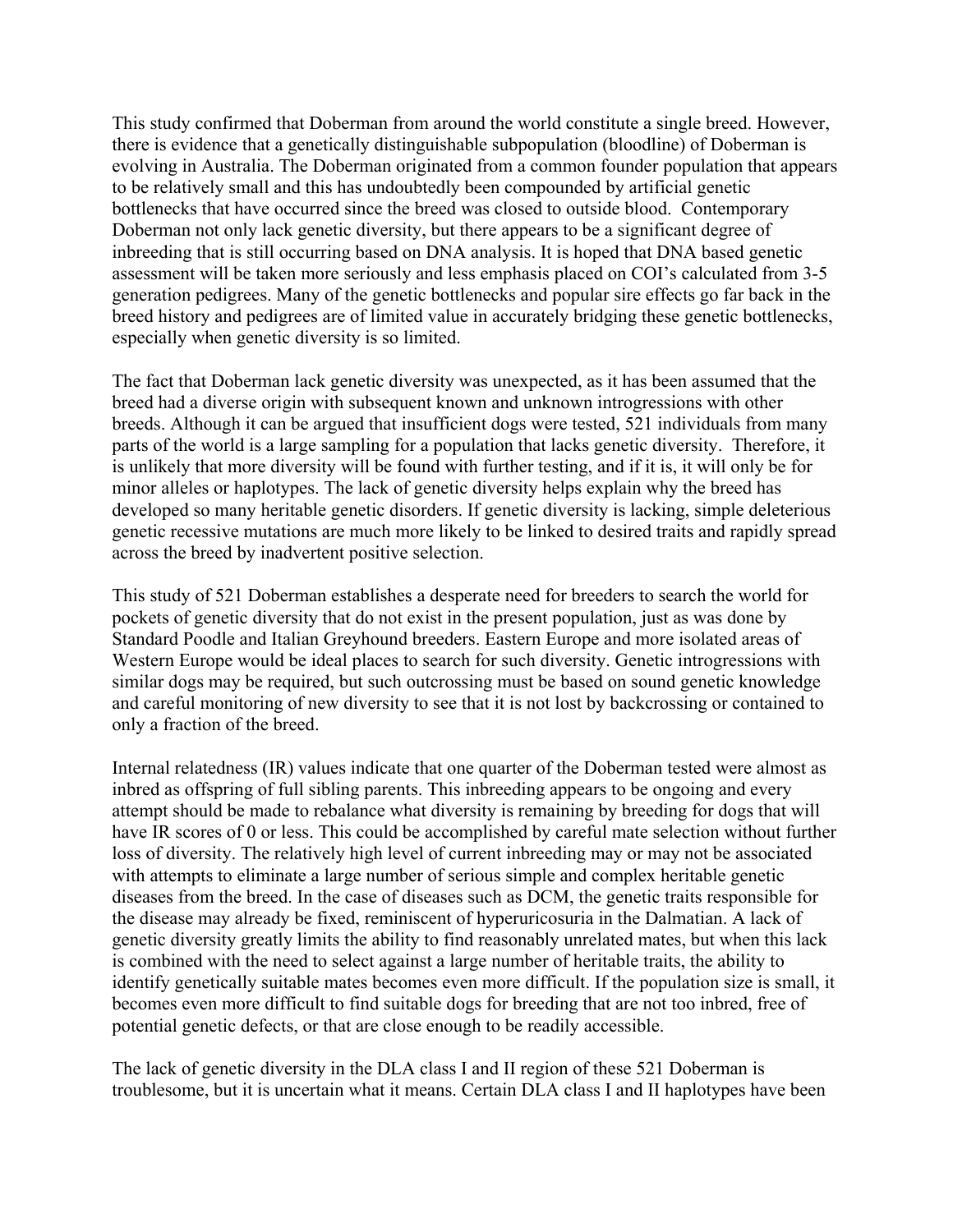associated with specific autoimmune diseases in certain breeds. If those disease risk haplotypes dominate in the breed, such as 1094/2089, this lack of diversity would be a serious problem. However, if disease problems are associated with low incidence haplotypes, lack of DLA diversity would be much less of a problem. Therefore, the effect of low genetic diversity has a lot to do with the disease problems associated with the founding dogs. The predominance of a single DLA haplotype (1094/2089), in the face of 11 lower incidence haplotypes, has one positive effect. This inequality could be rapidly corrected by concentrating on breeding dogs with lower incidence haplotypes, or by using such dogs to mate with high incidence haplotypes, thus reducing the number of puppies homozygous for 1094/2089. Homozygotes, especially for a high incidence haplotype, may have more health problems.

The presence of numerous simple and complex genetic disorders in Doberman indicates that the breed has undergone a number of periods where certain desired traits were under strong positive selection. Some of these periods of inbreeding may have occurred at the founder stage, during WWI or WWII, but most likely they were linked to certain popular sires or lines. For instance, autoimmune diseases in Standard Poodles are concentrated in the two thirds of show-type dogs that possess only one-third of the diversity present across the breed. This genetic imbalance was caused by inbreeding to a famous show line. The population of American Italian Greyhound with the highest incidence of autoimmune disease is the ones with the greatest degree of genomic homozygosity, a result of one of more popular sires. The Flat-coated retriever is a breed that we have studied that also is greatly lacking in genetic diversity and originated with a small group of founders that underwent a period of "refinement." However, genetic diseases are uncommon in the breed, with the exception of a high incidence of certain types of cancer. The lack of genetic diseases in Flat-coated retrievers can be attributed to two things. First, the foundation stock appeared to have been remarkably free of heritable diseases. Second, the breed never achieved a high degree of popularity and was largely bred for performance. Flat-coated retrievers have managed to start with a small amount of genetic diversity, that was fortuitously free of most heritable problems, and maintained that diversity and health by strict random breeding. Whether that will change as Flat-coated retrievers gain popularity in homes and the show ring, will remain to be seen.

#### **IV. Heritable disorders of Dobermann and Doberman Pinschers**

### **A. Differences in the incidence of heritable disorders in European Doberman and American Doberman Pinschers**

The reported lifespan of the Doberman Pinscher is about 10–11 years, on average. However, they suffer from a number of heritable problems that often manifest later in life. American and European Doberman suffer the same heritable disease problems, but their incidence may be higher or lower in American than West European Doberman depending on the disorder. For instance, American Doberman Pinschers have a higher incidence of heart disease, while European Dobermann have a higher incidence of eye disease. The incidence of many of these disorders is reportedly low in Dobermann from Eastern Europe, but this may indicate less accurate diagnosis and reporting. If true, it would suggest that the incidence of these heritable conditions is increasing with the increasing interchange of show quality breeding dogs between these regions of the world.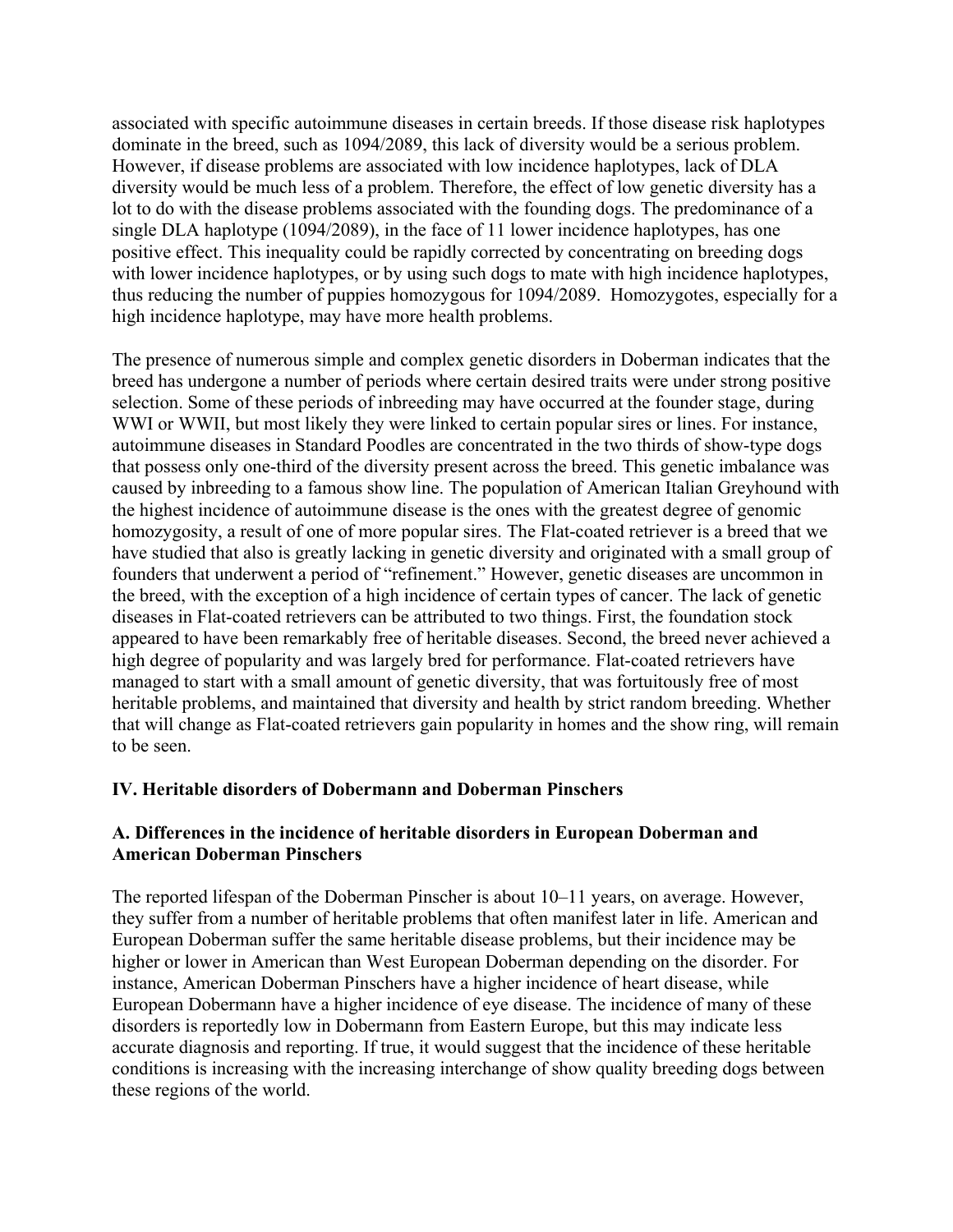A discussion pertinent to the health of European vs. American Dobermans and how heritable diseases have appeared with increasing incidence over the last several decades can be found at: [http://dobermanpuppyforsale.com/health.html.](http://dobermanpuppyforsale.com/health.html)

"*Doberman breed was created about 100 years ago from a mixture of different breeds. This provided a wide genetic pool and Heterozygosity of the breed (the variety of genes) was a great health advantage. Up to 1950, there were little health problems, worldwide. The Dobermans lived till 12-15 years of age on average. East Germany and Eastern Europe maintain the healthy population of dobermans up to the nineties.*

*When I purchased my first Doberman in Russia in 1996, nobody heard about the cardio problems of the Doberman breed. The artificial isolation of the Russian Doberman population during the Soviet era produced a robust working type dogs with a life expectancy of 13-15 years. To improve and refine the stock, some Dobermans were imported from Western Europe in the end of the 80's and some of the Russian dams were mated with some of dogs abroad. These efforts did produce a more correct and sound type, but unfortunately some of the health issues unknown before nowadays can be found in the Russian dobermans as well."*

### **B. Specific heritable disorders known to occur in the breed**

*1. Hip dysplasia and bloat* (gastric torsion) are disorders shared by many larger breeds of dogs. However, the incidence of both is low compared to many other breeds.

*2. Dilated cardiomyopathy* (DCM), a disorder of heart muscle, is the most important heritable disease of Doberman Pinschers, and is becoming increasingly common among Dobermann in Europe. About one-half of Doberman Pinschers in the USA will develop DCM in their lifetime and the average survival after diagnosis is around two months, although some dogs can survive longer. Sixty percent of DCM is in males and 40% females, with an average age at onset 7.5 yrs. However, one-fourth of cases occur in dogs over 10 years. This means that most dogs are well past breeding age before the disease is diagnosed. About one quarter of dogs with DCM experience sudden death due to arrhythmias, while the remainder exhibit more classical signs of congestive heart failure such as cough, wheeze, and labored breathing. Two forms of DCM are recognized; an "attenuated wavy fiber type" that is seen in a number of other breeds, and a "fatty infiltration-degenerative type" that appears to be specific to Doberman Pinscher and Boxer. The causes for the disease are largely unknown, although one assumption is that it is an autosomal dominant trait. Two mutations, PDK4 and NCSU DCM2 have been associated with DCM in Doberman Pinscher. The PDK4 mutation not seen in European Dobermann and appears to be a unreliable predictor of disease or disease risk. The DCM2 mutation, discovered at NCSU, is believed to be of more importance, although whether DCM in the breed is a simple or complex heritable condition remains to be determined and it possible that the associated genetic polymorphisms are now fixed in the American Doberman Pinscher.

Aleksandra Domanjko-Petrič; Polona Stabej; A. Ž[emva \(2002\). "Dilated cardiomyopathy in the](https://www.ncbi.nlm.nih.gov/pubmed/19081342)  [Dobermann dog: survival, causes of death and a pedigree review in a related line". Journal of](https://www.ncbi.nlm.nih.gov/pubmed/19081342)  [Veterinary Cardiology.](https://www.ncbi.nlm.nih.gov/pubmed/19081342) **4** (1): 17–24.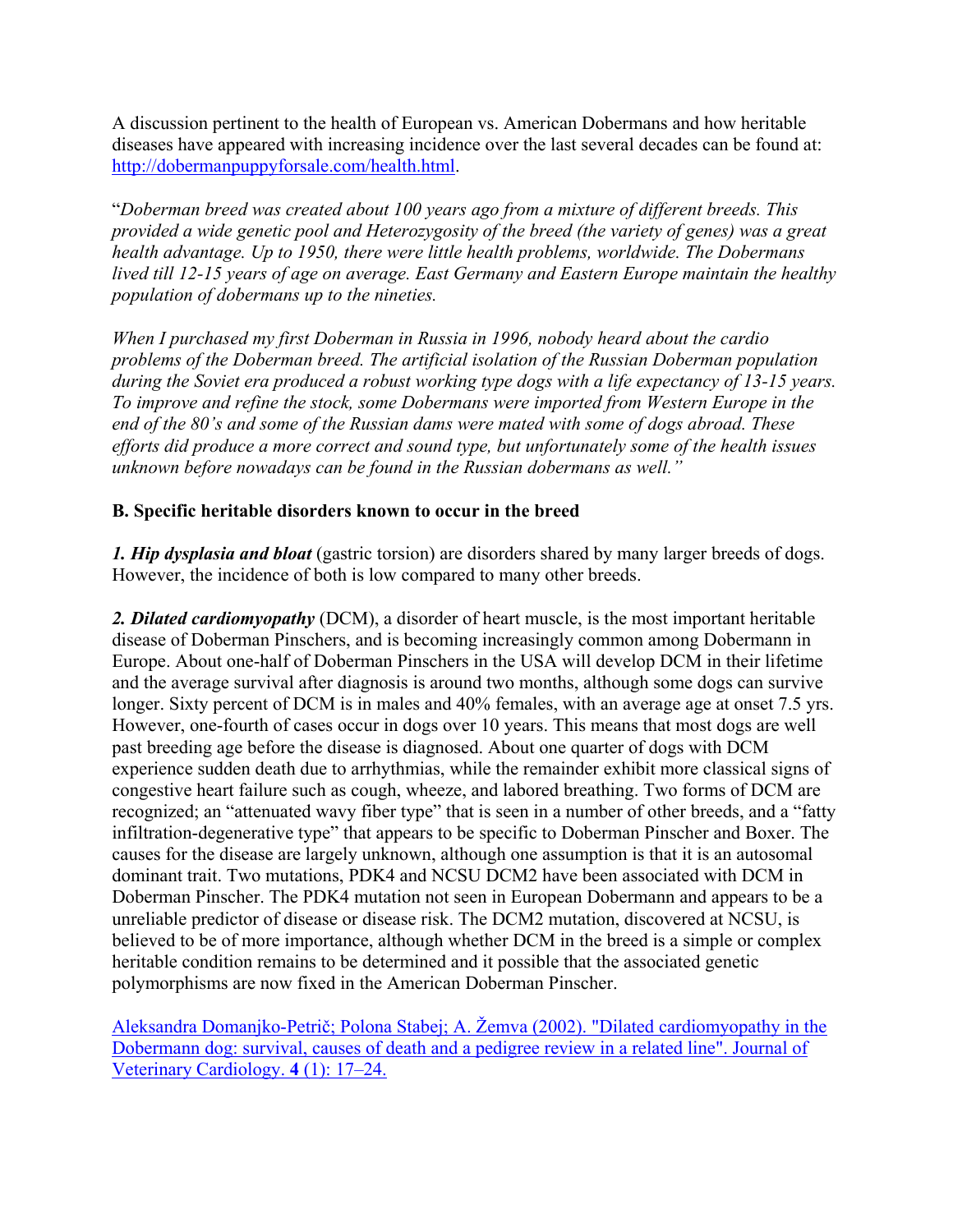*Broschk C; Distl [O. \(Oct 2005\). "Dilated cardiomyopathy \(DCM\) in dogs--pathological, clinical,](https://www.ncbi.nlm.nih.gov/pubmed/16320572)  [diagnosis and genetic aspects". Dtsch Tierarztl Wochenschr. \(in German\).](https://www.ncbi.nlm.nih.gov/pubmed/16320572) 112 (10).*

*[Meurs KM; Fox PR; Norgard M; Spier AW; Lamb A; Koplitz SL; Baumwart RD. \(2007\). "A](https://www.ncbi.nlm.nih.gov/pubmed/17939558)  [prospective genetic evaluation of familial dilated cardiomyopathy in the Doberman pinscher". J](https://www.ncbi.nlm.nih.gov/pubmed/17939558)  [Vet Intern Med.](https://www.ncbi.nlm.nih.gov/pubmed/17939558) 21 (5).*

*3. Cervical vertebral instability* (Cervical spondylomyelopathy, wobbler syndrome) affects 5.5% of Doberman and 4.2% of Great Danes, but also occurs at a lesser incidence in several large (Rottweiller, Weimaraner, German Shepherd, Bernese) and giant (Great Dane, Mastiff) breeds and rarely in small dogs. The usual age at onset in Doberman Pinschers is around 6 years. The syndrome is associated with an instability in the cervical vertebrae due to bony and ligamentous abnormalities that ultimately lead to intervertebral disk slippage, bony malformation, soft tissue hypertrophy and narrowing of the vertebral canal. The C4-5 C5-6 disk regions are most often affected, moving in order of lesion frequency to C3-4, C6-7 and C2-3. The compression damage to the spinal cord and/or nerve roots results in the characteristic clinical signs. The term wobbler syndrome is used to describe the wobbly gait (walk) that is characteristic of the disorder. In addition to the wobbly gait, there may be neck pain and stiffness, difficulty in arising, weakness in the front limbs, atrophy of shoulder muscles, change in gait, and partial or complete paralysis. Signs may change with the position of the head and neck. The precise cause of the instability in the cervical vertebrae is unknown, but in giant breeds it has been attributed to too rapid of growth. However, this would not seem to be the situation with Doberman, Rottweilers, and Bassett hounds. The cause is more likely to involve this specific region of the spine and is genetically complex. Chondrodystrophy is genetically complex and even though it is not a normal trait, it is used to varying degrees in creating the desired phenotype in many breeds.

*da Costa RC, Parent JM, Partlow Dobson H , Holmberg DL, LaMarre J. (2006). Morphologic and morphometric magnetic resonance imaging features of Doberman Pinschers with and without clinical signs of cervical spondylomyelopathy. AJVR, 67(9), 1601-1612.*  [http://www.neuronaldo.com.br/docs/27.pdf.](http://www.neuronaldo.com.br/docs/27.pdf)

*4. von Willebrand's disease* is the most common genetic disorder among all pure breeds of dogs. About 60% of Doberman carry the causative mutation. The von Willebrand's factor (vWF) is a carrier protein for Factor VIII, the latter being important for blood clotting. vWF is encoded by a large and highly mutable gene and a number of different genetic forms are found among and between dog breeds. Fortunately, most of the vWF mutants in dogs do not severely affect blood clotting and are not of great clinical significance (i.e., resembling human type 1 vWF mutants). Bleeding problems are more likely to be seen during teething, estrus, and surgical procedures (tail dock, ear clip) and are seldom severe enough to require clinical intervention with normal whole blood or plasma. A genetic test is available for the vWF mutation found in Doberman Pinschers.

[http://www.ufaw.org.uk/dogs/doberman-pinscher-von-willebrand-disease;](http://www.ufaw.org.uk/dogs/doberman-pinscher-von-willebrand-disease) [http://www.vetgen.com/canine-ref-vwd-faq.html.](http://www.vetgen.com/canine-ref-vwd-faq.html)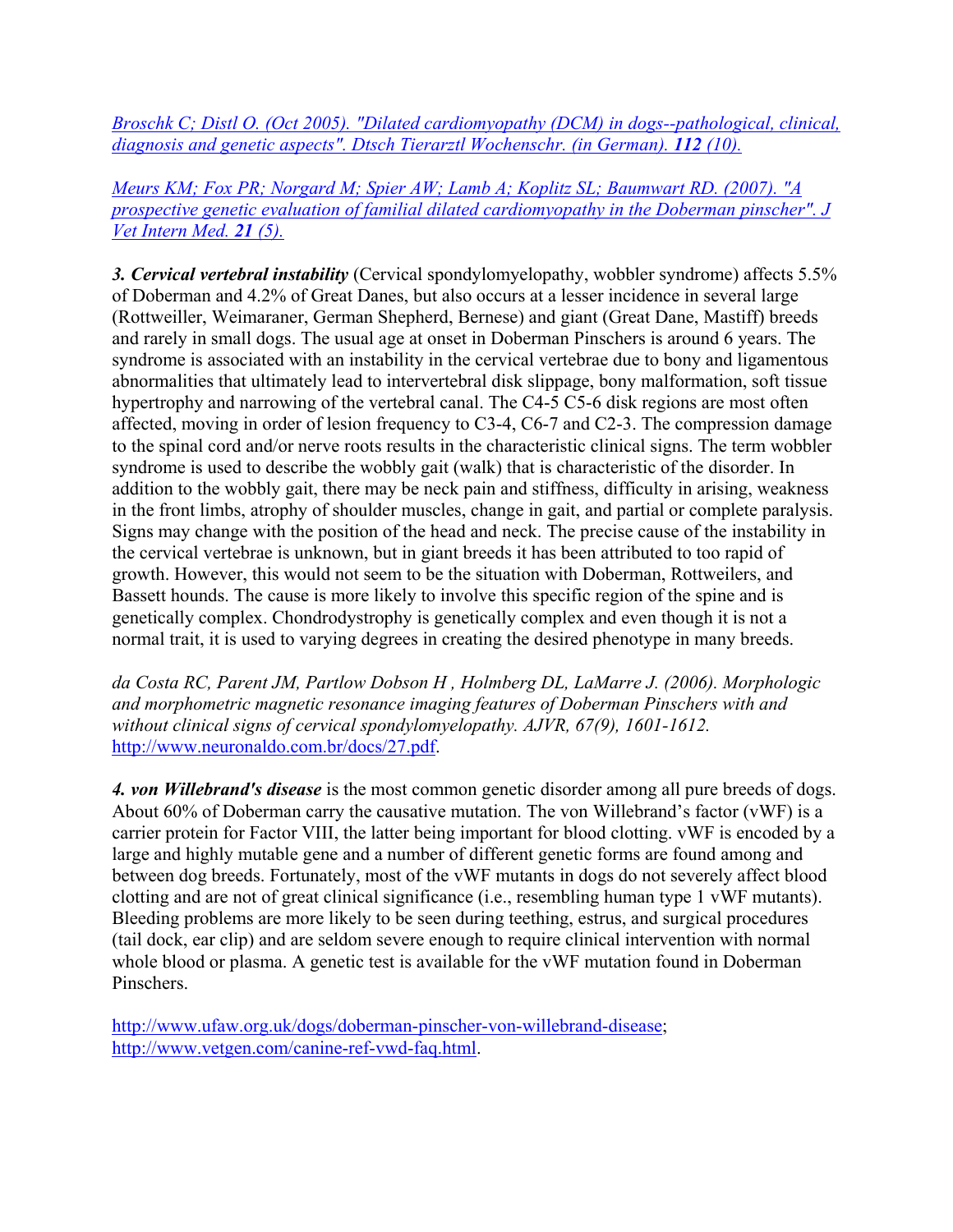*5. [Prostatic disease](https://en.wikipedia.org/wiki/Prostatic_disease)* is more common in Doberman Pinschers than among males of any other breed. Prostatic disease can manifest by hyperplasia (benign enlargement), cystic changes, infection, and even cancer. Bacterial infections of the prostate may manifest by recurrent urinary tract infection and abscessation. Bleeding from the penis and hematuria are also common signs of prostate disease. Marked enlargement of the prostate may impinge on the colon and interfere with normal defecation. Prostate cancer can occur, but is uncommon compared to other prostate disorders. The reason why Doberman Pinschers are so prone to prostatic disease is unknown, but there is little doubt that he breed is predisposed, which would suggest heritable factors.

### *[Krawiec DR1](https://www.ncbi.nlm.nih.gov/pubmed/?term=Krawiec%20DR%5BAuthor%5D&cauthor=true&cauthor_uid=1376729), [Heflin D.](https://www.ncbi.nlm.nih.gov/pubmed/?term=Heflin%20D%5BAuthor%5D&cauthor=true&cauthor_uid=1376729) Study of prostatic disease in dogs: 177 cases (1981-1986). [J Am Vet](https://www.ncbi.nlm.nih.gov/pubmed/1376729)  [Med Assoc.](https://www.ncbi.nlm.nih.gov/pubmed/1376729) 1992 Apr 15;200(8):1119-22.*

*6. Autoimmune diseases* occur in Doberman Pinschers, just as they do in many other pure breeds. The incidence of autoimmune disorders increases as a breed becomes more inbred and loses genetic diversity. A number of autoimmune disorders of dogs have been associated with specific DLA class I or II haplotypes, although this has not been studied in Doberman Pinschers. The predisposition to autoimmunity is genetically complex and involves less-specific genetic polymorphisms that effect self/non-self recognition and specific genetic polymorphisms that affect the forms of autoimmunity that occur in a breed. Many autoimmune disorders are shared by many different breeds, in particular **chronic thyroiditis** leading to hypothyroidism. Doberman Pinschers are one of many breeds that suffer from this disorder. **Pemphigus folliaceus** is seen in many breeds, but is another autoimmune disorder that is often seen in the Doberman. **Systemic lupus erythematosus (SLE) and SLE-like** disorders have been described in Doberman. **Chronic active hepatitis** is a relatively breed specific disease to Dobermans. The condition is usually diagnosed in middle aged dogs around 5.4 years of age, but this can occur in dogs from 2.5 to 10 years. Females are much more likely than males to develop the disorder. The breed specificity and strong predisposition towards females indicate a genetic predisposition Chronic active hepatitis is characterized by inflammation, scarring and destruction of the cells and tissue of the liver, resulting in loss of liver function and ultimately liver failure. Usually, by the time dogs are diagnosed with this condition, the damage to the liver is enough to cause dysfunction, and therefore the survival time and response to treatment is usually poor. There are two theories as to the cause of the disease. The disease has been associated with high levels of copper in the liver and bloodstream, reminiscent to copper toxicosis in Bedlington terriers. However, there is some indication that high copper may be a result rather than cause of disease. A second theory is that the chronic hepatitis seen in Dobermans is an autoimmune disorder, comparable to a human disease. The histologic appearance of the lesion is compatible with autoimmunity. Studies have linked the disease to specific DLA class II haplotypes.

*[Mandigers PJ1](https://www.ncbi.nlm.nih.gov/pubmed/?term=Mandigers%20PJ%5BAuthor%5D&cauthor=true&cauthor_uid=15559390) , [van den Ingh TS,](https://www.ncbi.nlm.nih.gov/pubmed/?term=van%20den%20Ingh%20TS%5BAuthor%5D&cauthor=true&cauthor_uid=15559390) [Spee B,](https://www.ncbi.nlm.nih.gov/pubmed/?term=Spee%20B%5BAuthor%5D&cauthor=true&cauthor_uid=15559390) [Penning LC,](https://www.ncbi.nlm.nih.gov/pubmed/?term=Penning%20LC%5BAuthor%5D&cauthor=true&cauthor_uid=15559390) [Bode P,](https://www.ncbi.nlm.nih.gov/pubmed/?term=Bode%20P%5BAuthor%5D&cauthor=true&cauthor_uid=15559390) [Rothuizen J.](https://www.ncbi.nlm.nih.gov/pubmed/?term=Rothuizen%20J%5BAuthor%5D&cauthor=true&cauthor_uid=15559390)Chronic hepatitis in Doberman pinschers. A review. [Vet Q.](https://www.ncbi.nlm.nih.gov/pubmed/15559390) 2004 Sep;26(3):98-106.* 

### *[Dyggve H,](https://www.ncbi.nlm.nih.gov/pubmed/?term=Dyggve%20H%5BAuthor%5D&cauthor=true&cauthor_uid=20946186) [Kennedy LJ,](https://www.ncbi.nlm.nih.gov/pubmed/?term=Kennedy%20LJ%5BAuthor%5D&cauthor=true&cauthor_uid=20946186) [Meri S,](https://www.ncbi.nlm.nih.gov/pubmed/?term=Meri%20S%5BAuthor%5D&cauthor=true&cauthor_uid=20946186) [Spillmann T,](https://www.ncbi.nlm.nih.gov/pubmed/?term=Spillmann%20T%5BAuthor%5D&cauthor=true&cauthor_uid=20946186) [Lohi H,](https://www.ncbi.nlm.nih.gov/pubmed/?term=Lohi%20H%5BAuthor%5D&cauthor=true&cauthor_uid=20946186) [Speeti M.](https://www.ncbi.nlm.nih.gov/pubmed/?term=Speeti%20M%5BAuthor%5D&cauthor=true&cauthor_uid=20946186)Association of Doberman hepatitis to canine major histocompatibility complex II. [Tissue Antigens.](https://www.ncbi.nlm.nih.gov/pubmed/20946186) 2011 Jan;77(1):30-5.*

*7. Color dilution* **alopecia (**canine follicular dysplasia) occurs in a number of breeds that use the dilute gene to produce shades of black, brown, or red. The dilute gene is a simple recessive that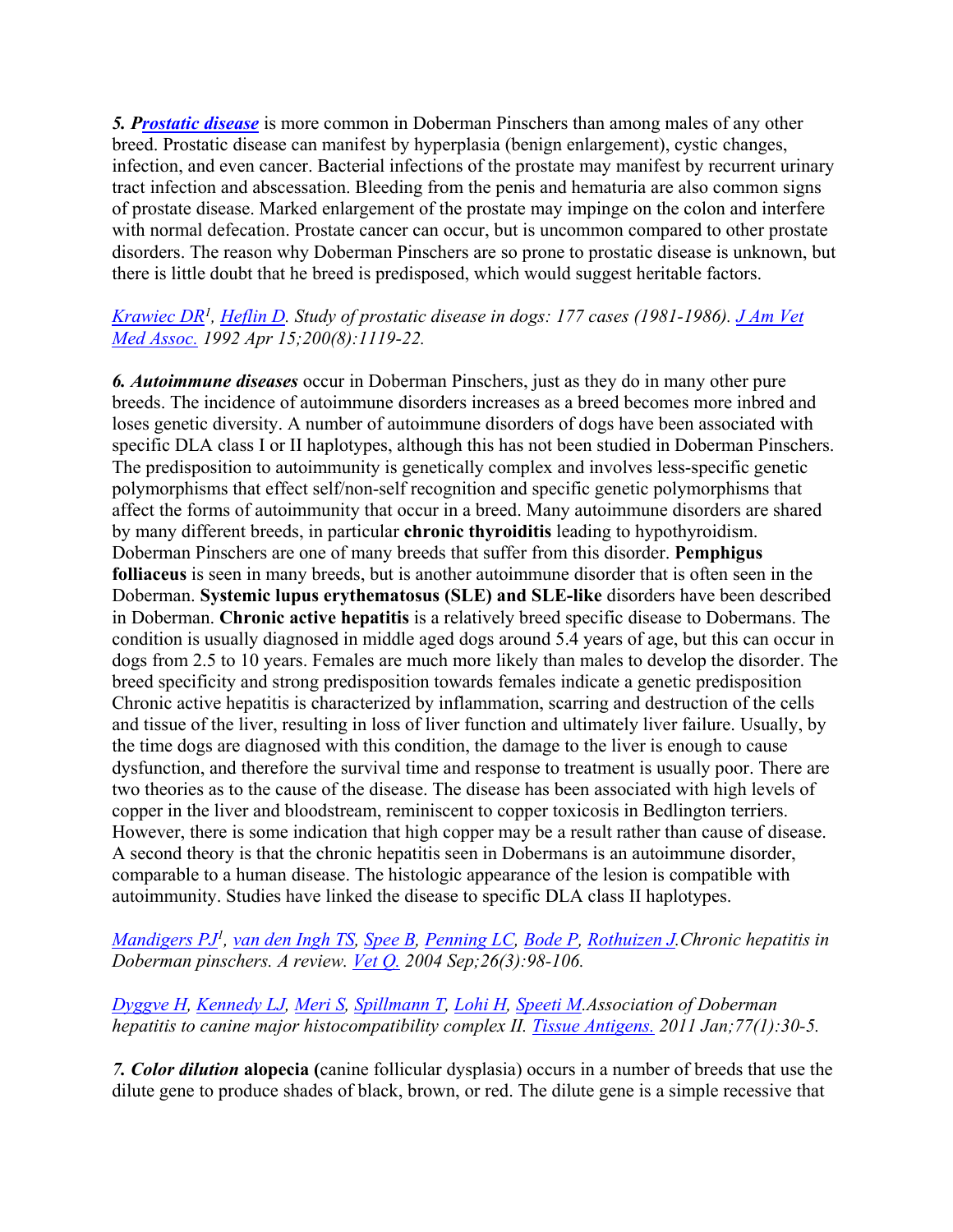affects the transport of melanin via melanosomes from melanocytes in the base of the hair follicle to the hair shaft. It may be associated with an additional mutation in the basic color gene that further impedes the transport of melanin. An example would be production of grey or silver coat color by combining the gene for black with dilute in certain breeds, e.g., blue coats in Italian Greyhound and Dobermans. Interference with the transport of melanin causes melanin to build up in melanocytes in the hair follicle. The effect of this increased build up is to weaken the hair shaft and make it more apt to break or to be prematurely shed. The disorder leads to a thinning of the hair coat, usually starting around 2-4 years of age and especially over the back-line. It occurs in about 93% of blue coated Dobermans and 75% of fawns.

*Milller, WH Jr (2008). "Colour Dilution Alopecia in Doberman Pinschers with Blue or Fawn Coat Colours: A Study on the Incidence and Histopathology of this Disorder". Veterinary Dermatology. 1 (3): 113–122.* 

*8. Mitral valve disease* or endocardiosis, is a common problem among all dogs, but the incidence is greater in certain pure breeds. This suggests that the genetic polymorphisms responsible for this disease are complex and ancient and have been concentrated by descent in certain breeds. Although the mitral valve is affected in 60% of cases, 30% of affected dogs will have involvement of both mitral (left atrium to left ventricle) and tricuspid (right atrium to right ventricle) valve and 10% only the tricuspid valve. The valves undergo a slow degeneration that is presumed to be heritable. The valves become thickened and deformed and with time the valves cannot form a tight seal preventing backward flow of blood. e progresses leakage occurs between the involved chambers of the heart. This leakage causes the heart to pump harder and this can eventually lead to congestive heart failure. The disorder is most common in small or miniature breeds such as Poodles, Minature Schnauzers, Chihuhua, Fox terrier, Boston terrier and Cocker Spaniel, but also can affect large dogs, in particular the Doberman Pinscher.

Khuly P. (2012). Mitral valve disease (Endocardiosis). [http://www.embracepetinsurance.com/health/mitral-valve-disease.](http://www.embracepetinsurance.com/health/mitral-valve-disease)

*9. PRA (progressive retinal atrophy)* is a recessive inherited condition in Dobermans. The disease progresses over months or years, to complete blindness. Clinical signs may not become noticeable until 3 years or older. Visual acuity is diminished, first at dusk, later in daylight. A screening test is available and can be performed by a veterinary ophthalmologist. CERF (Canine Eye Registration Foundation) will certify eyes for 12 months from the date of evaluation. A genetic test for the defect not yet available.

*10. Persistent hyperplastic primary vitreous (PHPV) or persistent hyperplastic tunica vasculosa lentis (PHTVL)* is a developmental disorder of the eye. PHPV is essentially a failure of normal separation and regression of the fetal vasculature from the iris and developing lens. The inheritance has been described as autosomal incomplete dominant or complex. The disorder can be detected at 7-8 weeks of age by expert examination but screening is often done at 15-20 months of age, prior to breeding. The severity is graded 1-6, and dogs scoring low (i.e., 1) are sometimes bred. In its severest form, PHPV can lead to glaucoma and loss of the eye. However, because of its strong genetic basis, no affected dogs should be bred, regardless of severity score.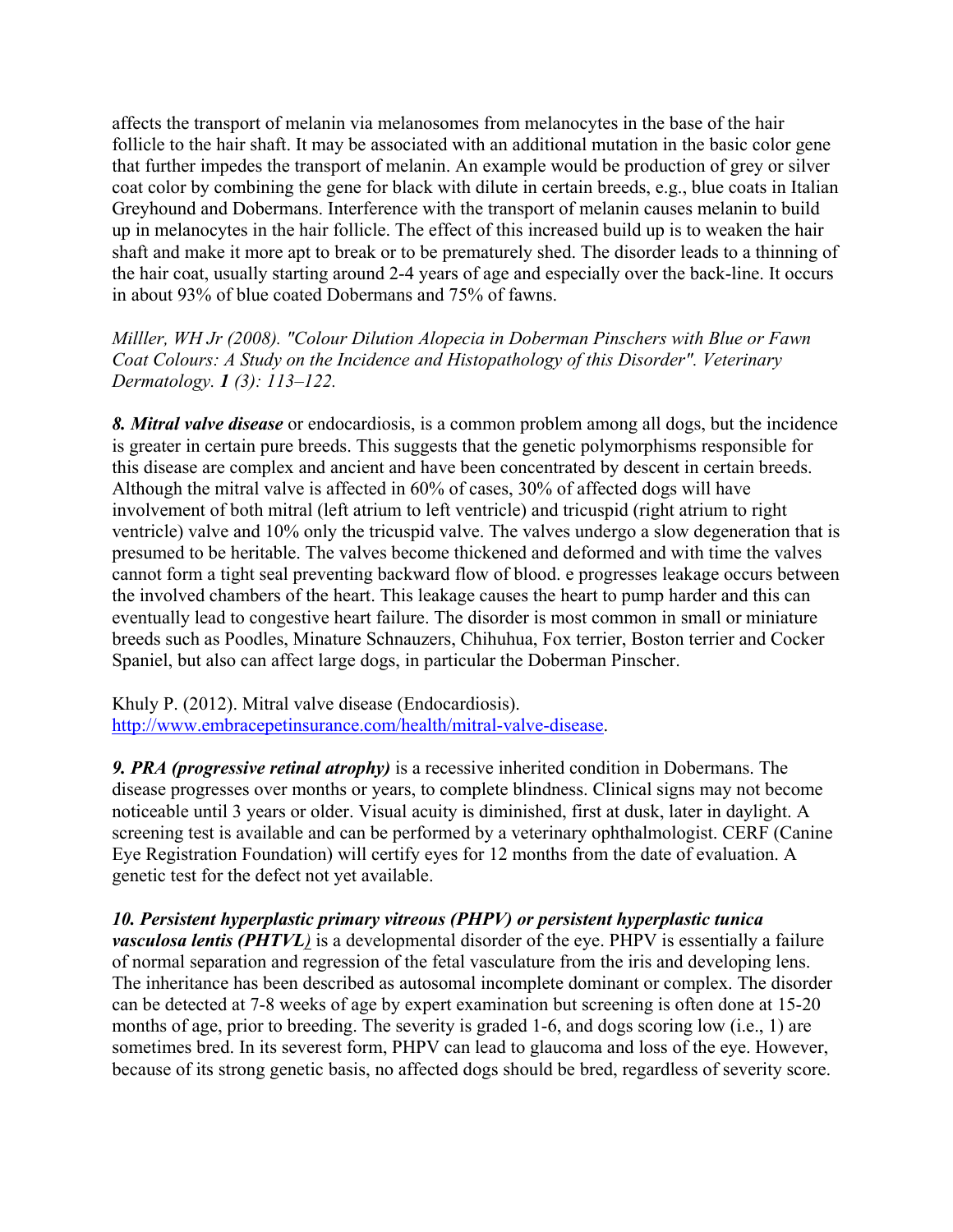Genetic testing led to a decrease in the incidence of the disorder from 19% to 8% in the Netherlands during the period of 1978-1987.

[http://www.dobermanns.info/info/PHTVL.htm.](http://www.dobermanns.info/info/PHTVL.htm)

*Stades FC (1980). Persistent Hyperplastic Tunica Vasculosa Lentis and Persistent Hyperplastic Primary Vitreous (PHTVL / PHPV) in 90 Closely Related Doberman Pinschers: Clinical Aspects. J Small Anim Hosp Assoc. 16: 739-751.* 

*Stades FC, Boevé MH, van den Brom WE, van der Linde-Sipman JS (1991). [The incidence of](https://www.ncbi.nlm.nih.gov/pubmed/2021051)  [PHTVL/PHPV in Doberman and the results of breeding rules.](https://www.ncbi.nlm.nih.gov/pubmed/2021051) Vet Q. 13(1):24-29.*

*11. Narcolepsy* is a seizure disorder characterized by transient bouts of seizure activity manifested by rapid transitions between wakefulness and rapid eye movement sleep*.* Narcoleptic dogs are sleepier than normal, which may go unappreciated. However, more severe attacks may cause cataplexy, a state of generalized and complete muscle relaxation (atonia) with full consciousness but an inability to respond. The disorder is caused by recessive mutations in a gene called hypcretin receptor 2 (*Hcrtr2*) in humans and dogs. The responsible gene was first studied in families of affected Labrador retrievers and Doberman Pinschers. A genetic test is available for narcolepsy in Doberman, Labrador retrievers and Labrador crosses.

*12. Albinism* in Doberman Pinschers is caused by a deletion in a gene known as SLC45A2 similar to Oculocutaneous Albinism in humans. This mutation traces back to a female, Padula's Queen Sheba or "Sheba", born in 1976. Sheba produced an extensive pedigree as breeders selected for this phenotype. Color-diluted dogs are cream in color with blue-eyes, have little pigmentation around eyes, mouth and nose, and are sensitive to bright light. The trait is considered deliterious with increased risk for skin tumors, in particular melanoma-like cancers. Genetic tests are available for the mutation.

*Winkler PA, Gornik KR, Ramsey DT, Dubielzig RR, Venta PJ, et al. (2014) A Partial Gene Deletion of SLC45A2 Causes Oculocutaneous Albinism in Doberman Pinscher Dogs. PLoS ONE 9(3): e92127*

13. *Cancer*. They rank anywhere from  $4<sup>th</sup>$  to  $9<sup>th</sup>$  among all breeds for cancer incidence, depending on data from various pet insurance companies and cancer registries. This gives them a higher than normal rate of cancer compared to all dogs. However, a study by Fleming and colleagues found that 26% of Doberman Pinscher in North America will die of neoplasia, placing them on par with most large breed dogs. Osteosarcoma is an important cancer in the breed. Doberman can also suffer other common cancers of dogs such as lymphoma, hemangiosarcoma, Mast cell cancer, and melanoma. There appears to be a predisposition for mammary cancer in intact females and prostate cancer in intact males.

Fleming JM, Creevy KE, Promislow DE. (2011). [Mortality in North American dogs from 1984](http://onlinelibrary.wiley.com/doi/10.1111/j.1939-1676.2011.0695.x/abstract)  [to 2004: an investigation into age-, size-, and breed-related causes of death.](http://onlinelibrary.wiley.com/doi/10.1111/j.1939-1676.2011.0695.x/abstract) J Vet Intern Med. 25(2):187-98.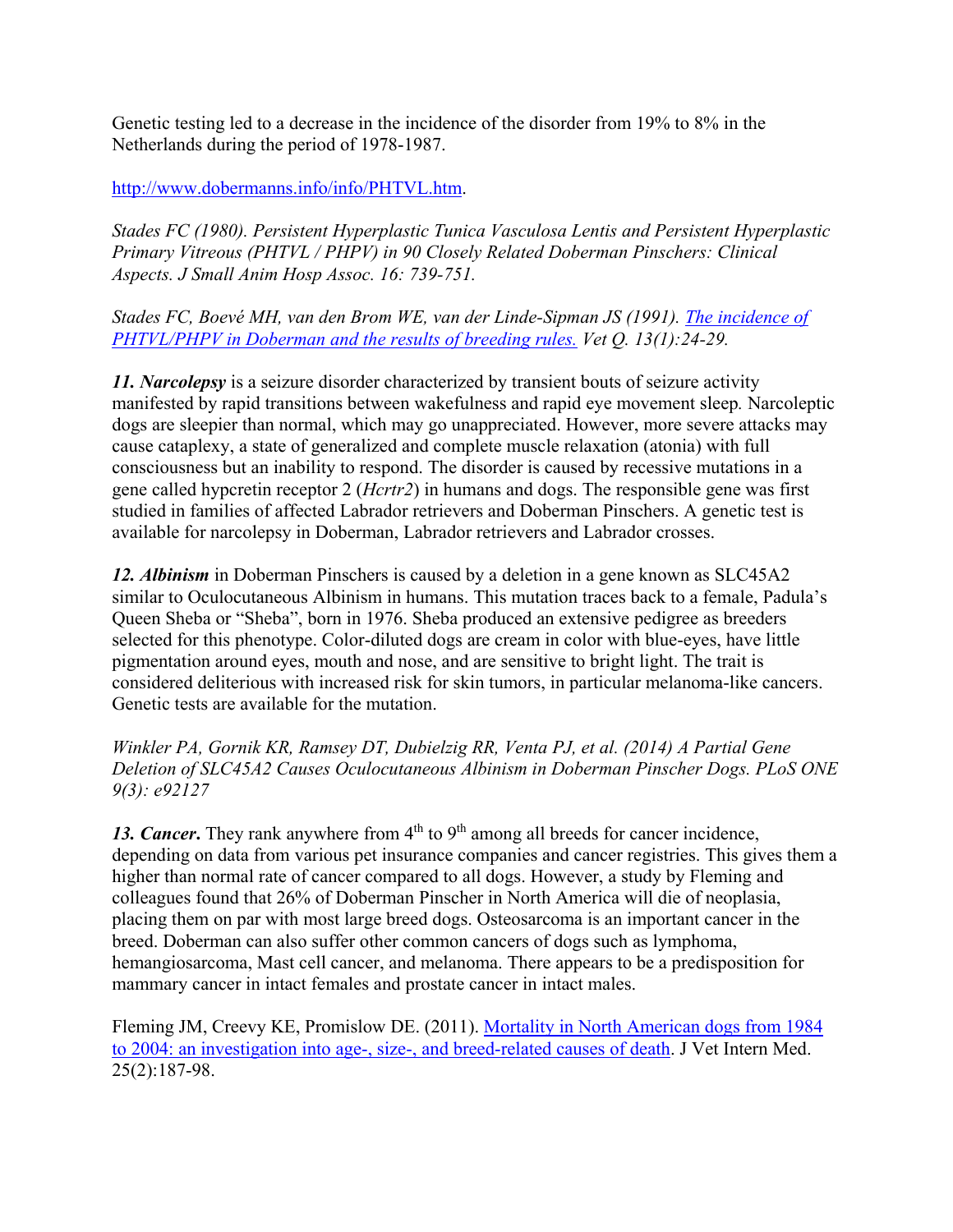[http://www.embracepetinsurance.com/blog/rates-of-cancer-by-dog-breed.](http://www.embracepetinsurance.com/blog/rates-of-cancer-by-dog-breed)

[http://dobermansden.com/dobermans-among-top-five-breeds-more-prone-to-cancer/.](http://dobermansden.com/dobermans-among-top-five-breeds-more-prone-to-cancer/)

# **VII. Results of Diversity testing**

## **A. How will you be given the results of DNA-based genetic diversity testing on your dog?**

After a sample is submitted for genetic testing, the identity of the dog and owner will be replaced by a laboratory barcode identifier. This identifier will be used for all subsequent activities and each owner will be provided with a certificate that reports the internal relatedness, genomic STR genotypes and DLA class I and II haplotypes for the dog(s) tested. The internal relatedness value for the dog being tested is related to the population as a whole.



### **B. What should you do with this information?**

The goal for breeders should be to continue to produce puppies with IR scores less than 0, and with time even lower scores. Although most of the individuals tested were randomly bred, there were small subpopulations of dogs that were much more inbred or outbred than the rest of the population. Therefore, there is a possibility to better balance genetic diversity in the breed. Mates should be selected to avoid homozygosity at any genomic loci or DLA class I and II haplotype and encourage the use of dogs with less common genomic alleles or DLA haplotypes. Maintaining existing genomic diversity will require using IR values of potential mates based on the 33 STR loci to assure puppies of equal or greater overall diversity, similar to what is being done by many Standard Poodle breeders. However, IR values, because they reflect the unique genetics of each individual, cannot be used as the criteria for selecting ideal mates. Mates with identical IR values may produce puppies significantly more or less diverse than their parents. Conversely, a mating between dogs with high IR values, providing they are genetically different, may produce puppies having much lower IR scores than either parent. A mating between a dog with a high IR value and a low IR value, providing the latter has few alleles and DLA haplotypes in common, will produce puppies much more diverse than the highly inbred parent. Breeders should also realize that a litter of puppies may have a wide range of IR values, depending on the